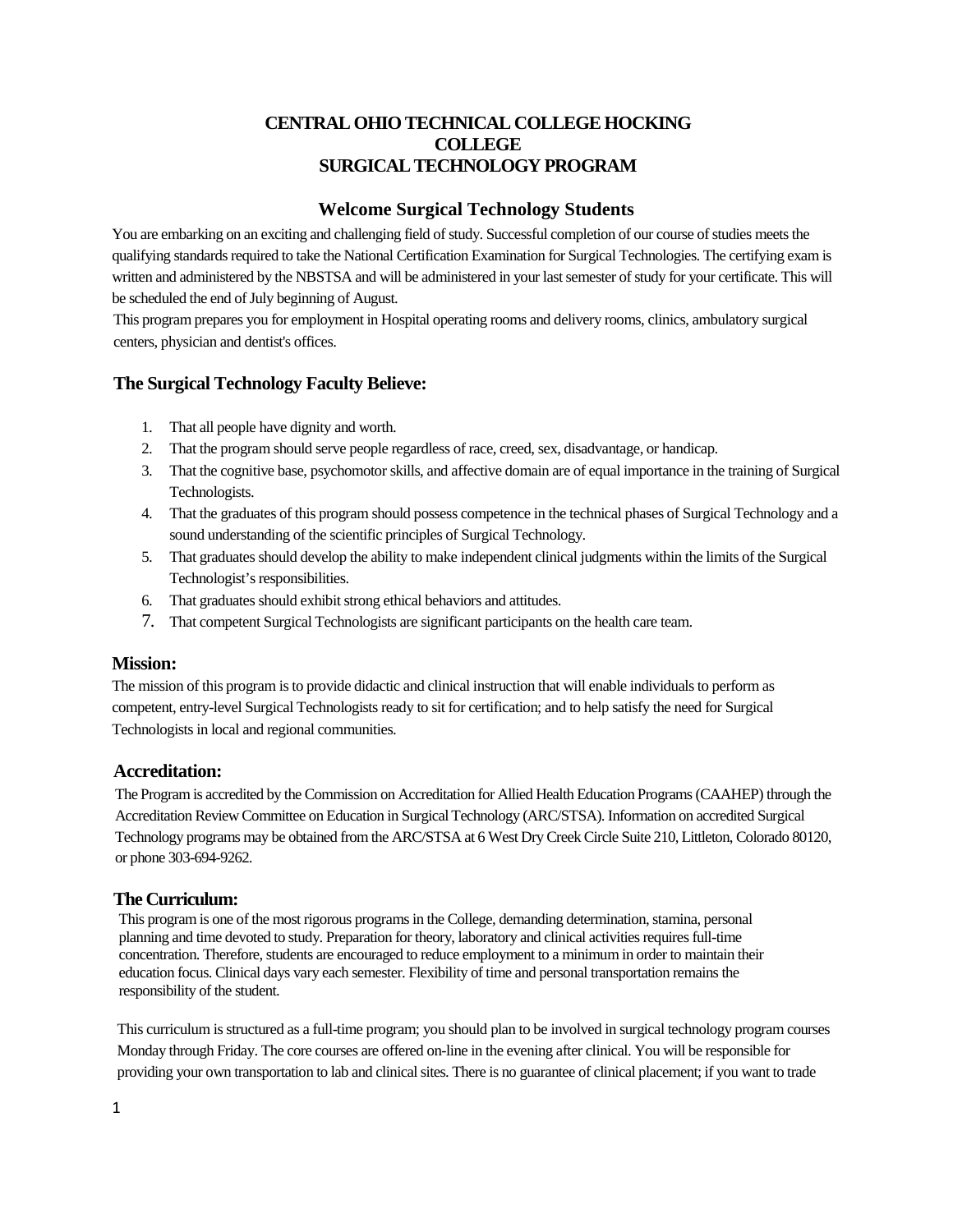with each other after assignments are complete you must notify the program director. This is not guaranteed that it will be approved because different facilities have different orientation requirements.

The Central Ohio Technical College/Hocking College Surgical Technology Program prepares you either for a certificate and/or an associate degree. The certificate program is 2 consecutive semesters and 1 summer session. The certificate prepares you for the National Certifying Examination and employment as a surgical technologist. If you are a Hocking College student you will receive your degree from COTC and you are considered a student of COTC with all of the privileges that are offered to those students as well.

The associate degree program is 3 consecutive semesters with 1 summer session between the second and third semester and successful completion results in the award of an associate in applied science (A.A.S.) degree. This degree prepares you for employment as a surgical technologist and the possibility of continuing on for a bachelor degree.

Policies of the Programs are guidelines, to promote students' successful completion of a program, to meet requirements of external review agencies and affiliate institutions, and to ensure equitable treatment of students.

Change is a component of a continuous improvement philosophy. Planned change occurs regarding courses, policies, operations, etc. based upon needs, evaluation data and/or additional input. Also, change is rapidly occurring within the healthcare field, which may impact the programs, necessitating adjustments of a planned or unplanned nature. Communication and flexibility are central to managing such events.

COTC Surgical Technology Faculty takes pride in assisting students in developing talents, aptitude and overall ability to be an effective member of the healthcare team. The COTC faculty is genuinely interested in individual student welfare as well as the overall effectiveness of the program in producing sound, well-prepared graduates. Student contact, inquiry, and education are welcome and viewed as important in the success of students, faculty, and the programs.

A variety of personnel and material resources are available to aid student learning. Students are urged to adopt a habit of library use in student education. This practice of maintaining awareness of current literature and research in clinical problem solving will be valuable in endeavors in professional life.

Time management is a key to student success. Each student is responsible for meeting program requirements, including availability for assigned clinical experience. Therefore, flexible work scheduling and childcare arrangements are required.

Clinical courses, (i.e., those involving clinical experience), require additional study time beyond the actual scheduled classroom and clinical hours. An approximation of study time isthree hours additional time needed weekly for each college semester credit hour. Example: A five hour nursing course could require fifteen hours of weekly study in addition to class attendance to meet course requirements.

You are required to maintain a C (2.0) grade point average overall a C (2.0) grade point average in technical courses.

#### **Program Outcomes:**

This curriculum is designed to prepare you to be surgical technologists who can be a member of the health care delivery team. As a surgical technologist you are an integral member of the surgical team and will work closely with the surgeons, anesthesiologists, registered nurses, and other surgical personnel. Before, during, and after surgery, you will deliver patient care and perform tasks that help ensure a safe surgical environment, contributing to and supporting the operating team's efficiency.

Surgical technologists are employed in the hospital operating rooms, delivery rooms, cast rooms, emergency departments, ambulatory care areas, central supply department and medical device manufacturers. You may also be employed in clinics and ambulatory surgical centers.

The purpose of this program is to provide students with the general and technical education to function as safe, competent surgical technologist in entry level positions and give the community knowledgeable, competent and ethical professionals who can fulfill the community's health needs.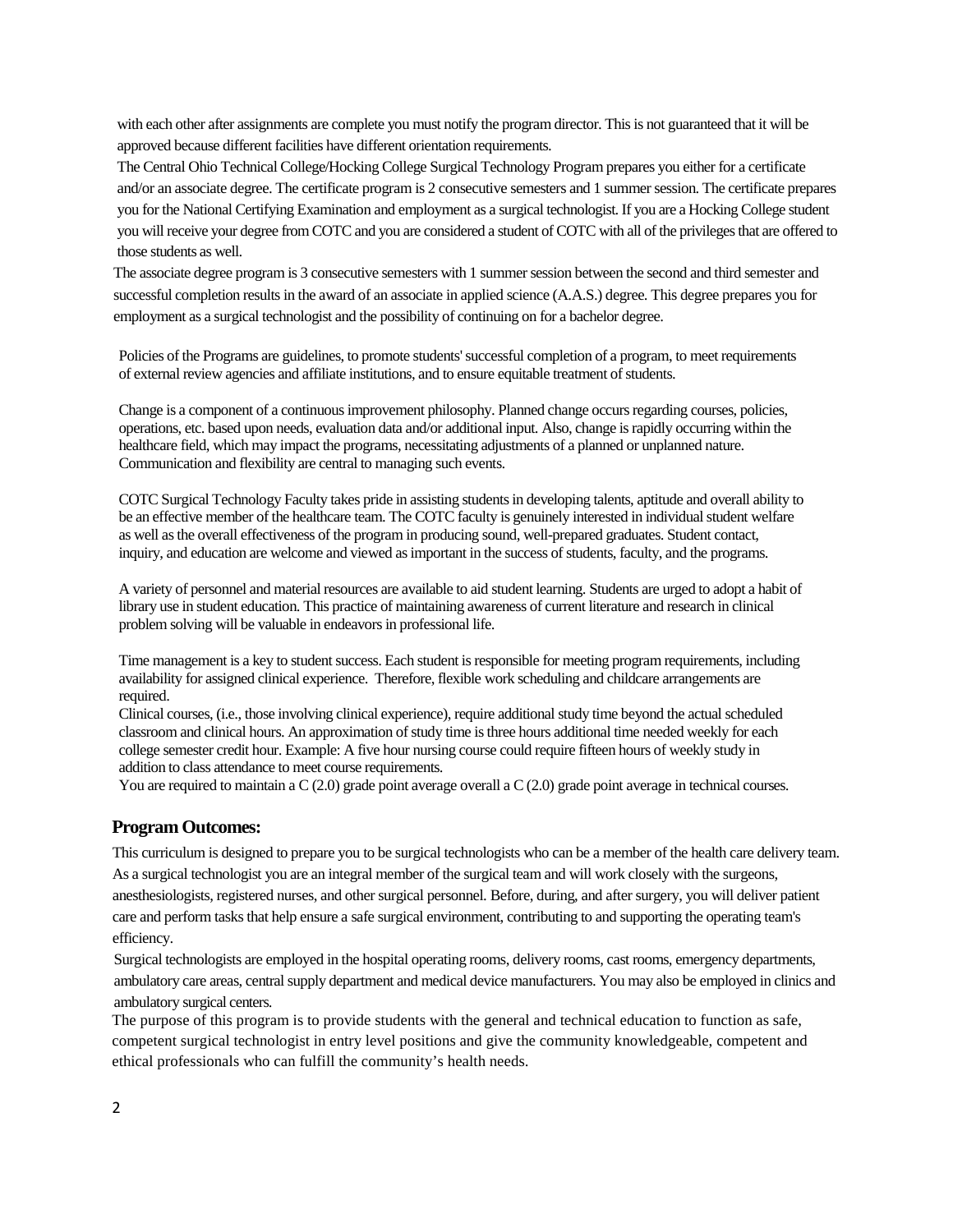# **Learning Outcomes**

At the completion of the plan of study the student will be able to:

- 1. To apply a basic understanding of human physiology and surgical anatomy and use of appropriate medical terminology in the perioperative setting.
- 2. To demonstrate a basic understanding of the concepts of pharmacology.
- 3. To demonstrate theoretical and practical proficiency in surgical aseptic technique, surgical procedures and patient care.
- 4. Demonstrates respect for the dignity and worth of the patient.
- 5. To work cooperatively and become an integral member of the health care team.
- 6. Assume a sense of responsibility, self-discipline, pride, teamwork, and enthusiasm.
- 7. Demonstrate effective communication skills.
- 8. Demonstrate ability to practice independent clinical judgments under the supervision of the surgeon or Registered nurse.
- 9. Demonstrate knowledge of instrumentation and use in surgical procedures during perioperative care.
- 10. To prepare competent entry-level surgical technologists in the cognitive (knowledge), psychomotor (skills), and affective (behavior) learning domains.
- 11. Write and pass the certification examination of the Association of Surgical Technologists.

### **Books:**

All required textbooks are available at the Central Ohio Technical College and the Hocking College Bookstores. You may also order books online. The books for each class are listed in your syllabi. These books are used throughout the program and are often used as reference after graduation. All costs are subject to change. All books are purchased in the first semester of the program and no new material is required after that.

### **Uniforms and Equipment:**

You will be required to purchase a set of scrubs and a name badge for all clinical assignments. These cost approximately \$50.00. The name badge will be obtained from the school Public Safety office. The first name badge is free and there will be a cost if a replacement is needed. You are to wear your name badge whenever you are in the Operating Room so that you are identified as a student. It is a requirement of all facilities that you wear your name badge at all times. You will also need a clean new pair of closed toe shoes dedicated to the operating room use only.

# **CPR Certification:**

Clinical sites require the certification provided specifically by **The American Heart Association—Health Care Provider course**.

CPR certification is a pre-requisite for all clinical courses. It includes adult, child, infant and the automated external defibrillator.

If you currently have a CPR card it MUST be current through the remainder of the program or you will be required to obtain re-certification.

In order for students to attend clinical experiences, CPR certification **must be current** at all times. **It is the responsibility of the student to keep CPR certification up to date.** It must be current according to The American Heart Association standards. If a student is unable to attend clinical experience because of expired CPR certification, the student may not make-up the clinical experience and must withdraw from the course if there is sufficient time to do so or fail the course.

A copy of the CPR certification is placed with the student's health information in the program director's office. The student is required to provide a copy of CPR updates to the program director, as well.

Students may contact The American Heart Association for more information at:

614-848-6676 1-800-242-8721 [www.americanheart.org](http://www.americanheart.org/)  [www.cpr-ecc.org](http://www.cpr-ecc.org/)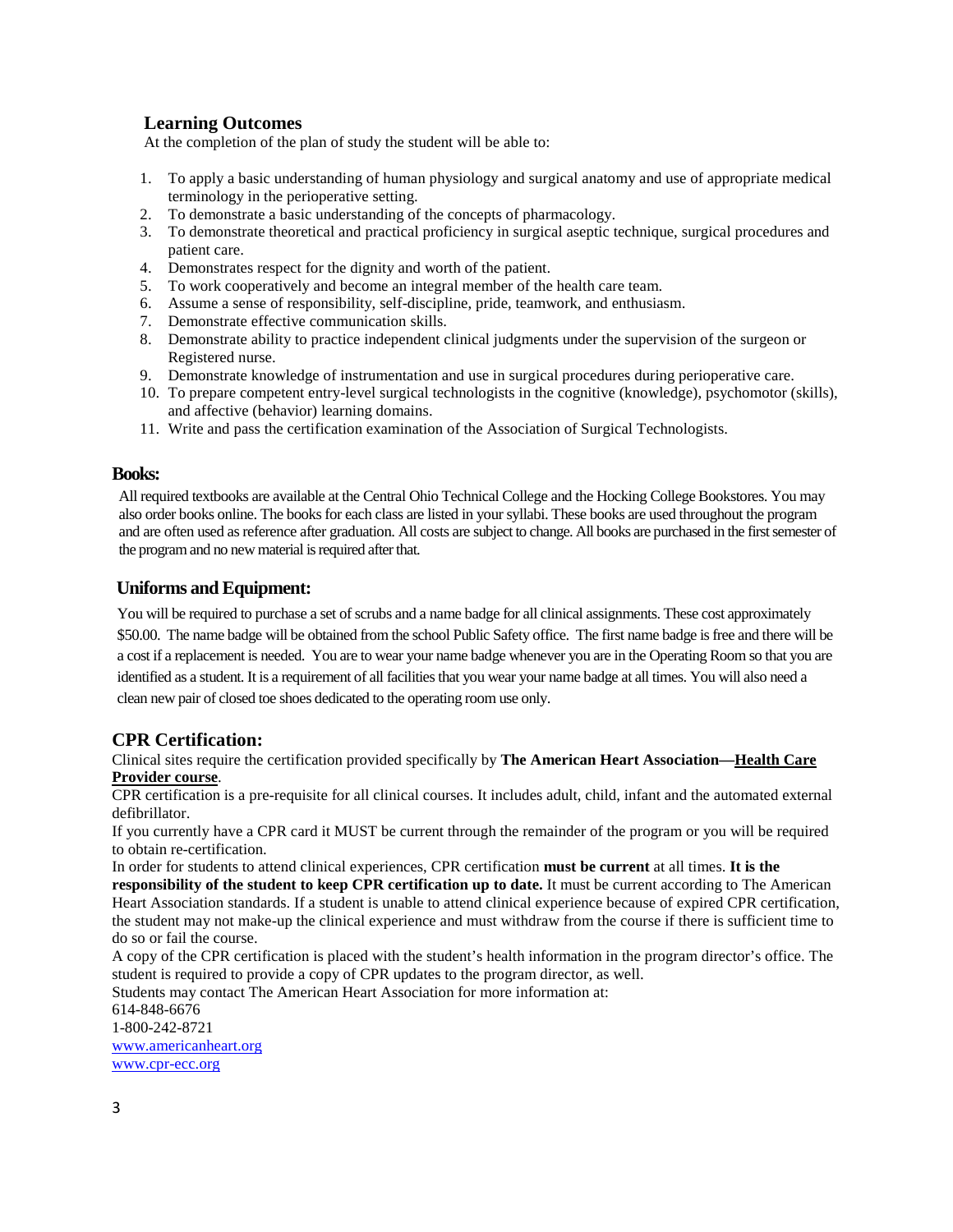### **Functional Abilities Essential for Surgical technology practice:**

With job duties that can change minute to minute, surgical technologists need to be ready to perform a variety of tasks. The following are examples of essential functional abilities needed to be successful in the surgical technology programs at Central Ohio Technical College. All students are required to meet these essential functions with or without accommodations for disability. Allowing for individual differences, and encouraging program completion for students with a documented disability, the surgical technology programs will work with the student and the Office for Students with Disabilities to provide reasonable accommodation to meet these essential functions.

#### **Gross Motor Skills:**

- o Move within confined spaces
- o Sit and maintain balance
- o Stand and maintain balance
- o Reach above shoulders (e.g., IV poles)
- o Reach below waist (e.g., plug electrical appliance into wall outlets)

#### **Fine Motor Skills:**

- o Pick up objects with hands
- o Grasp small objects with hands (e.g., IV tubing, pencil)
- o Write with pen or pencil
- o Key/type (e.g., use a computer)
- o Pinch/pick or otherwise work with fingers (e.g., manipulate a syringe)
- o Twist (e.g., turn objects/knobs using hands)
- o Squeeze with finger (e.g., eye dropper)

#### **Physical Endurance:**

- o Stand (e.g., at client side during surgical or therapeutic procedure)
- o Sustain repetitive movements (e.g., CPR)
- o Maintain physical tolerance (e.g., work entire shift)

#### **Physical Strength:**

- o Push and pull 25 pounds (e.g., position clients)
- o Lift and support 25 pounds (e.g., pick up a child, transfer client)
- o Move light objects weighing up to 10 pounds (e.g., IV poles)
- o Move heavy objects weighing from 11 to 50 pounds (e.g. patient, bed, heavy instrument trays)
- o Defend self against combative client
- o Carry equipment/supplies
- o Use upper body strength (e.g., perform CPR, physically restrain a client)
- o Squeeze with hands (e.g., operate fire extinguisher)

#### **Mobility:**

- o Twist
- o Bend
- o Stoop/squat
- o Move quickly (e.g., response to an emergency)
- o Climb (e.g., ladders/stools/stairs)
- Walk

#### **Hearing:**

- o Hear normal speaking level sounds (e.g., person-to-person report)
- o Hear faint voices
- o Hear faint body sounds (e.g., blood pressure sounds, assess placement of tubes)
- o Hear in situations when not able to see lips (e.g., when masks are used)
- o Hear auditory alarms (e.g., monitors, fire alarms, call bells)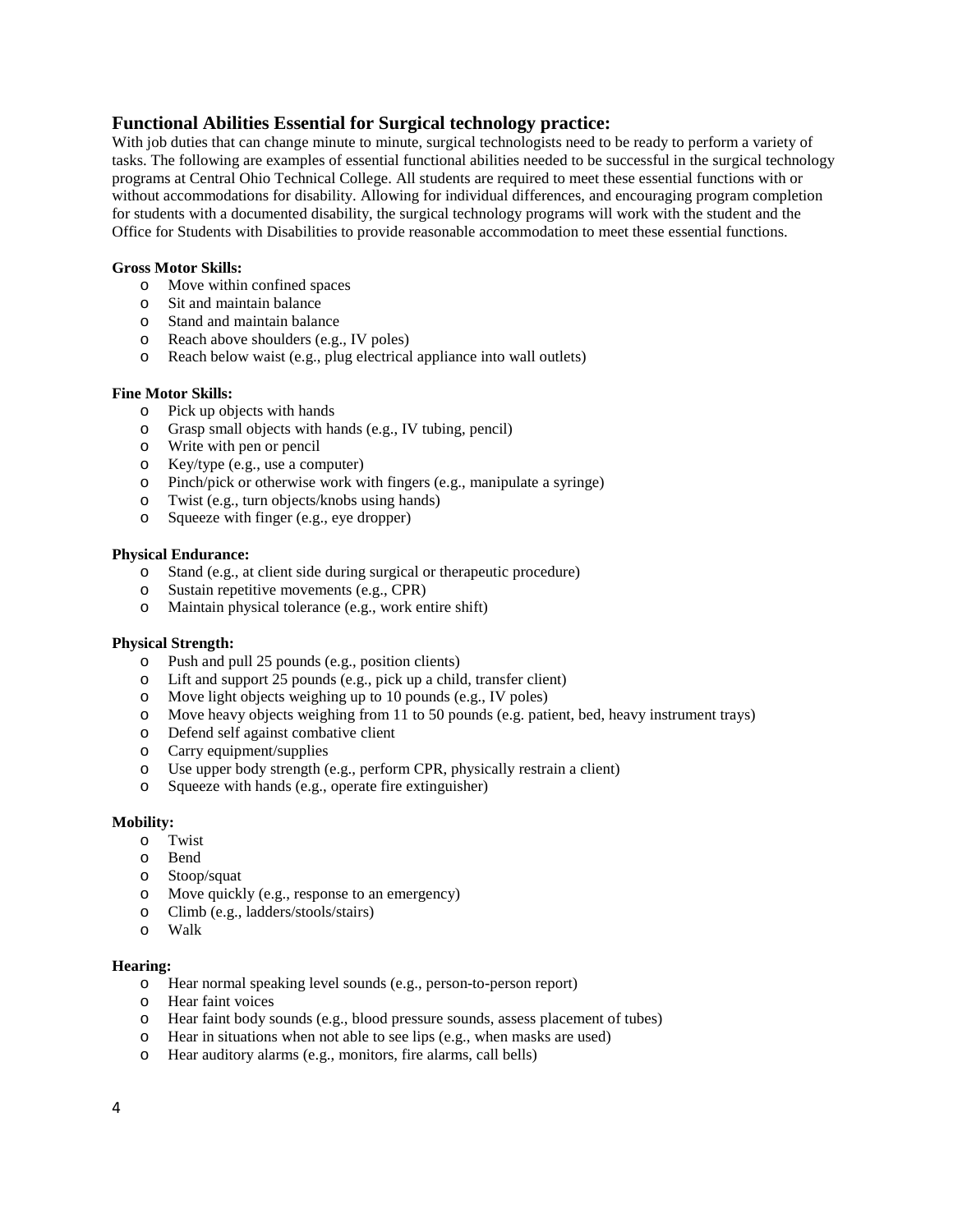### **Visual:**

- o See objects up to 20 inches away (e.g., information on a computer screen, skin conditions)
- o See objects up to 20 feet away (e.g., client in a room)
- o See objects more than 20 feet away (e.g., client at end of hall)
- o Use depth perception
- o Use peripheral vision
- o Distinguish color (e.g., color codes on supplies, charts, bed)<br>  $\Omega$  Distinguish color intensity (e.g. flushed skin, skin paleness)
- Distinguish color intensity (e.g., flushed skin, skin paleness)

#### **Tactile**:

- o Feel vibrations (e.g., palpate pulses)
- o Detect temperature (e.g., skin, solutions)
- o Feel differences in surface characteristics (e.g., skin turgor, rashes)<br>
o Feel differences in sizes, shapes (e.g., palpate vein, identify body la
- Feel differences in sizes, shapes (e.g., palpate vein, identify body landmarks)
- o Detect environmental temperature (e.g., check for drafts)

#### **Smell:**

- o Detect odors from client (e.g., foul smelling drainage, alcohol breath, etc.)
- Detect smoke
- o Detect gases or noxious smells

### **Reading:**

o Read and understand written documents (e.g., policies, protocols)

### **Arithmetic Competence:**

- o Read and understand columns of writing (flow sheet, charts)
- o Read digital displays
- o Read graphic printouts (e.g., EKG)
- o Calibrate equipment
- o Convert numbers to and/or from Metric System
- o Read graphs (e.g., vital sign sheets)
- o Tell time
- o Measure time (e.g., count duration of contractions, etc.)
- o Use measuring tools (e.g. thermometer)
- o Read measurement marks (e.g. measurement tapes, scales, etc.)
- o Add, subtract, multiply, and/or divide whole numbers
- o Compute fractions (e.g., medication dosages)
- o Use a calculator
- o Write numbers in records

#### **Emotional Stability:**

- o Establish therapeutic boundaries
- o Provide client with emotional support
- o Adapt to changing environment/stress
- o Deal with the unexpected (e.g., client going bad, crisis)
- o Focus attention on task
- o Monitor own emotions
- o Perform multiple responsibilities concurrently
- o Handle strong emotions (e.g., grief)

#### **Analytical Thinking:**

- o Transfer knowledge from one situation to another
- o Process information
- Evaluate outcomes
- o Problem solve
- Prioritize tasks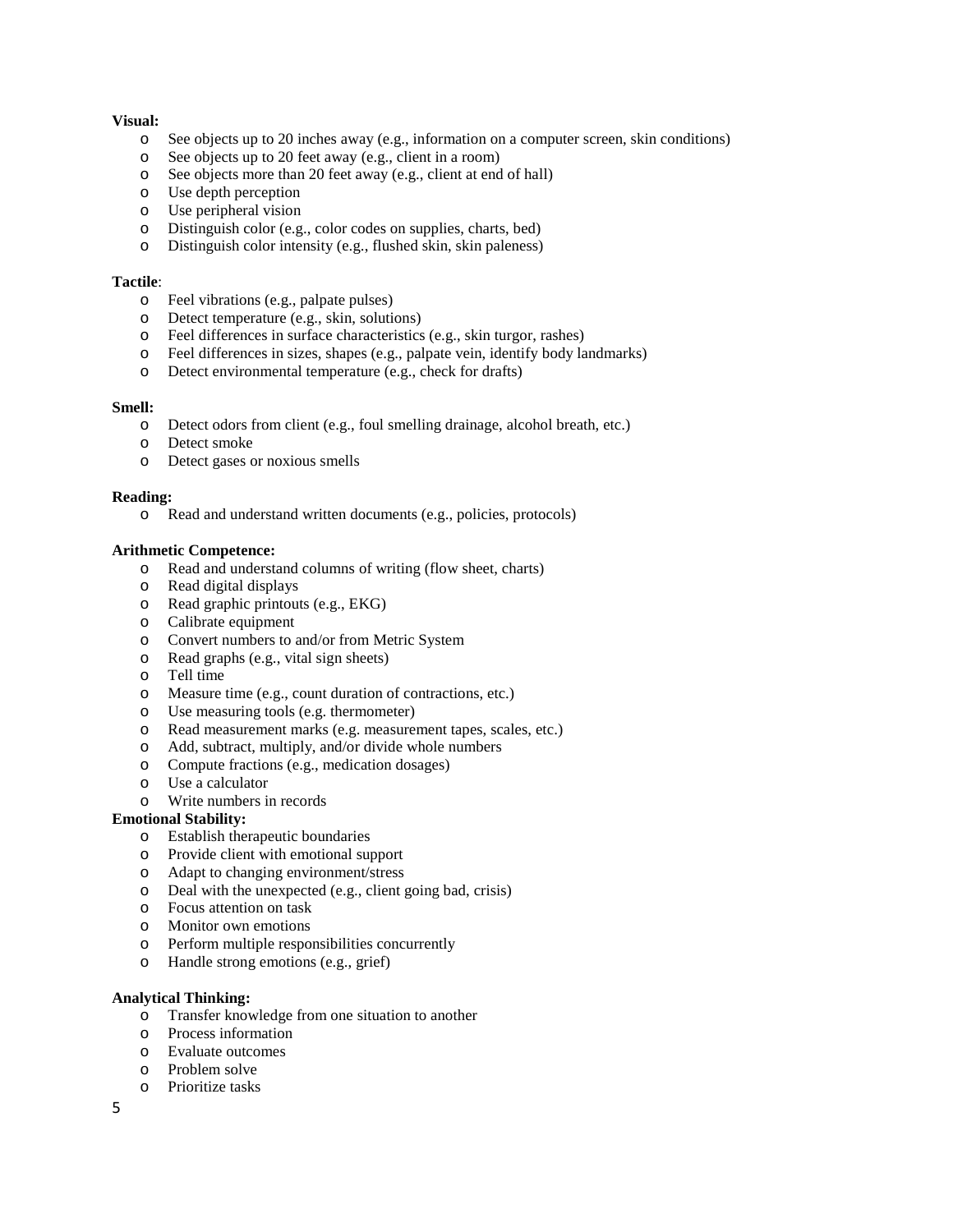- o Use long term memory
- o Use short term memory

### **Critical Thinking:**

- o Identify cause-effect relationships
- o Plan/control activities for others
- o Synthesize knowledge and skills
- o Sequence information

#### **Interpersonal Skills**:

- o Negotiate interpersonal conflict
- o Respect differences in clients
- o Establish rapport with clients
- o Establish rapport with co-workers

### **Communication Skills:**

- o Teach (e.g., client/family about health care)
- o Explain procedures
- o Give oral reports (e.g., report on client's condition to others)
- o Interact with others (e.g., health care workers)
- o Speak on the telephone
- Influence people
- o Direct activities of others

Convey information through writing (e.g., progress notes) Reviewed by AG Office: 4/1/09

# **Evaluation of the Program:**

The quality of the program is continually assessed using a variety of approaches. Each course and faculty member is evaluated by students who complete evaluation forms at completion of a course and/or clinical experience rotation. Feedback/communications are also sought concerning organizational systems and planning. Such data is instrumental in evaluating need for changes and effectiveness of plans/actions.

Key "outcome measures" are used to evaluate the overall quality and effectiveness of surgical technology programs, among them:

- 1. CST examination results (% pass/fail)
- 2. Post-graduation student surveys
- 3. Surveys of employers of new graduates
- 4. Student retention rate

The programs are rigorously evaluated by external agencies utilizing specific professional criteria in order to achieve/maintain accreditation status. Moreover, faculty and administration constantly assess/identify trends and consider/plan potential advances for the programs and their enhancement. An Advisory Committee of community health care and education leaders offer input on the quality, effectiveness and development of the programs. Student data from courses is a vital component in the assessment process.

Interdepartmental faculty communications are also important in assuring operations and successful program outcomes.

### **Nondiscrimination:**

In compliance with the Americans with Disabilities Act (ADA) and College policy (The Civil

Rights Act and Internal Standards), the College and Division do not discriminate on the basis of race, gender, ethnicity, religion, sexual orientation or handicapping conditions. Inasmuch as surgical technology is a practice discipline, the Division requires all successful applicants to possess the psychomotor skills necessary to safely and effectively perform Cardio-pulmonary Resuscitation (CPR), the most standard of required nursing skills. Once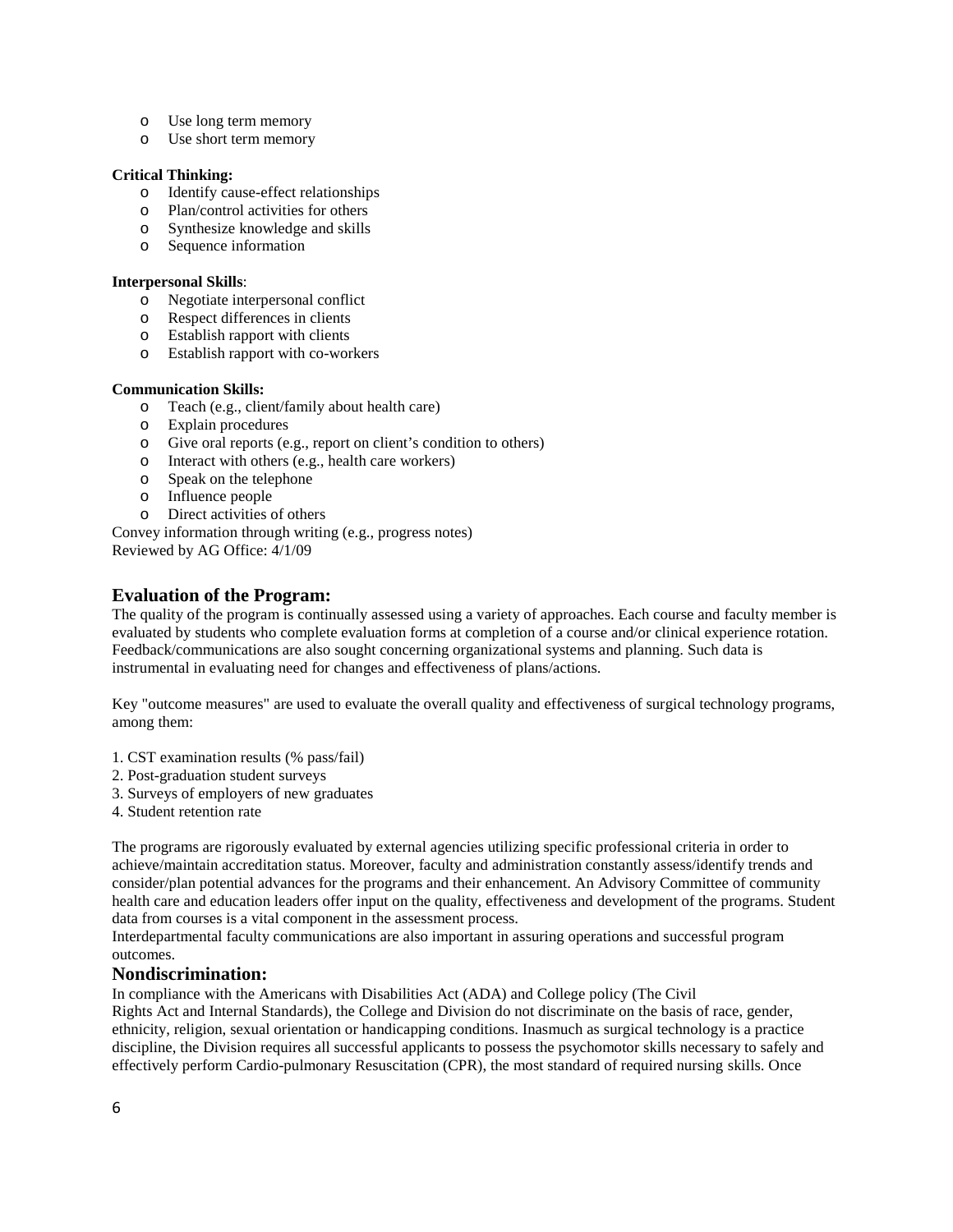admitted to a Division Program, it is the individual student's responsibility to self-identify to the Office for Disability Services staff and course instructors regarding any special learning needs.

### **Attendance Policy:**

Each student is expected to attend all scheduled learning experiences. Continued enrollment in the Surgical Technology program depends, in part, on consistent attendance. In academic courses, grades are earned on the basis of the student's attainment of the course objectives; but regular and punctual attendance is expected. In lab and clinical courses, attendance is *mandatory* and is one of the factors that will be evaluated weekly. Guidelines for missed clinical days are established and failure to comply may result in withdrawal from the program. Attendance at all class/course sessions is expected in order to promote success. Students who miss class for any reason are responsible to get materials, information or alternative assignments. Faculty members are responsible to present information in scheduled class teaching sessions. However, *Faculty is not responsible to provide material/information to those who miss learning opportunities.* Patterns of repeated absences will be addressed.

### **Attendance at all labs is mandatory**

### **Attendance at all clinical experiences is mandatory**

Students will be allowed *one* **(1) excused absence and one (1) unexcused absence in a semester.** That means the following: One (1) excused absence; no need to makeup, One (1) unexcused absence will need to be arranged with the facility AND faculty to make clinical/lab up. Students who must miss a class or clinical experience **for illness or emergency** are expected to notify the Clinical Instructor **AND** the Clinical facility in advance according to the guidelines established for the course. Clinical Instructor may require documentation of illness.

## **A third absence will NOT be permitted for any reason**.

If a student misses a third clinical then they will receive an unsatisfactory for that clinical and not pass the course.

- 1. The student must notify the instructor AND the hospital of a clinical absence no less than thirty minutes in advance of the scheduled start time.
- 2. The student must notify the instructor when she/he is absent. You must CALL the instructors cell phone or home phone and also leave a message on the instructor's office phone if appropriate. This MUST be done prior to scheduled time expected to be in clinical. If you are absent more than two days in a row then you MUST meet with your instructor and the Program Director before you return to Lab or Clinical.
- 3. Medical or other documentation may be required for verification.
- 4. **No "banking" of clinicals is permitted**. That is, students are not permitted to plan ahead to miss clinical for elective (non-emergency) reasons. If a student expects to miss more than one clinical day for any reason (e.g. pregnancy, delivery, elective surgery, etc.), that student should discuss this with the Program Director.

**If a student fails to notify an instructor before a clinical absence – this includes if the student is tardy – there will be no makeup opportunity and the student will receive an immediate grade of unsatisfactory for the clinical which will result in a failing grade for the course.**

**Instructor initiated withdrawal will result if these procedures are not followed**.

# **Clinical Affiliations**

The college has developed contractual affiliations with a variety of clinical healthcare agencies.

Clinical experiences are planned for clinical courses in order to develop professional practice insight and skills in the operating room, according to course objectives. Orientation to each assigned clinical setting is mandatory. While in the clinical setting, each student is responsible to meet the policies, procedures, and standards of the clinical agency, as well as COTC education policies and adherence to the Student Surgical Technology Handbook guidelines. Each student needs to be available for clinical assignment i.e. days of the week, and locations. Each student is responsible for dependable transportation to/from clinical sites throughout Central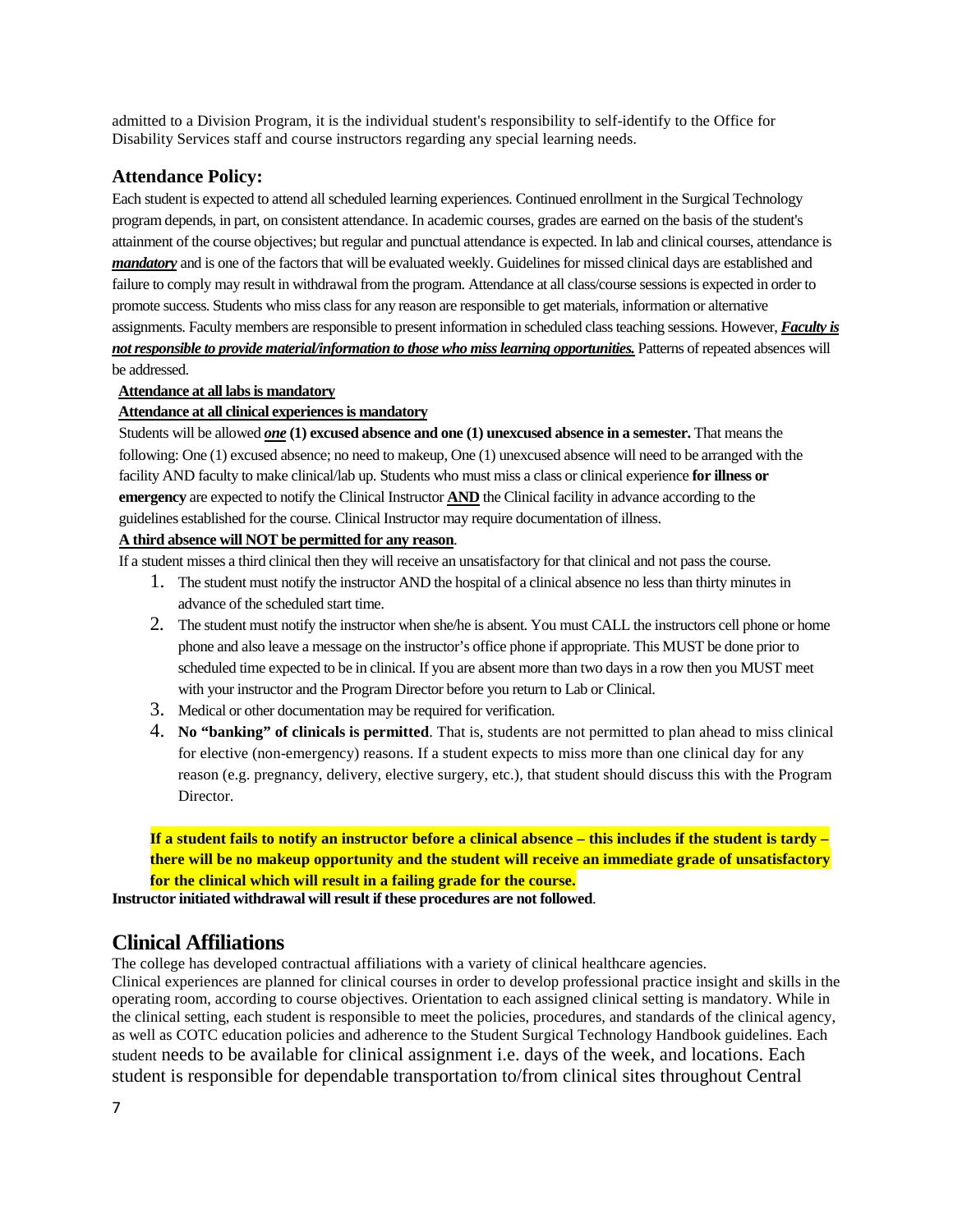Ohio. Punctuality is an expectation for all clinical experiences including orientation. Students are responsible for knowing where to go for clinical and orientations. (This information will be given out in class. If unsure, it is the student's responsibility to seek clarification.)

Clinical affiliations are vital and valuable to the college and its students. As the healthcare field continues to change, COTC surgical technology leadership alters clinical experiences in order to meet arising changes, trends, and to maximize the quality of health care education. Student assignments to clinical settings involve multiple variables. These variables include: availability of skills and clients for learning, the availability of qualified faculty. COTC is deeply grateful to its affiliate healthcare agencies for their commitment to COTC education and students. Due to the nature and complexity of clinical assignment plans for technical classes, individual requests for change may be disruptive to the whole process.

Surgical technology faculty and students are expected to demonstrate professional behaviors at all times in the clinical settings. Violations of agency policy or COTC policy will result in disciplinary action.

# **Clinical Work Policy:**

Each student will be expected to attend clinical twice a week from 0700-1530. This time allows for a ½ hour lunch period and a 15 minute break. Clinical days for Hocking students and COTC are Monday thru Friday. At no time is a student allowed to be paid for clinical time. All activities must be educational in nature. At no time during the clinical can a student be substituted as staff position or paid for the work they do at the clinical

# **Dress Code:**

A professional, well-groomed, neat appearance is expected in the clinical setting and at professional functions. If a student does not meet the specified attire and hygiene standards, the instructor may send the student home and request immediate compliance.

- Good personal hygiene is expected at all times. Several clinical agencies have very strong standards regarding smoking and the smell of smoke on uniforms. Students may be sent home if offensive odor is noted - this will be considered an unexcused absence.
- The COTC/Hocking College student identification badge is part of the required uniform and is to be worn at all times in the clinical setting. Name badges are to be worn above the waist. Affiliating agencies may require additional specific identification.
- Each student must wear appropriate (per hospital policy) and professional dress to and from the clinical site. Please no cut off shorts or short shorts. Professionalism is the key here.
- Cosmetics may be worn with discretion. No perfume, scented after-shave, cologne or scented hand cream or products are permitted.
- Facial hair should be neatly trimmed and maintained. Students should be aware that some clinical agencies may prohibit facial hair due to improper fit of facial masks. Some facilities may ask you to wear a special mask due to facial hair.
- Small, non-dangling earrings may be worn for pierced ears in the ear lobe only, and limited to one pair. "Non-dangling" is defined as a post or stud only. Gauges are not permitted. Items worn on a chain around the neck must be concealed. A plain wedding band may be worn. No further jewelry is permitted. It is recommended that you leave your rings at home as you will be required to remove when scrubbing into the sterile field and the chance of losing it is greater.
- A pair of shoes should be purchased for use in the OR only. White shoes or an athletic cut are appropriate and provide the most comfort.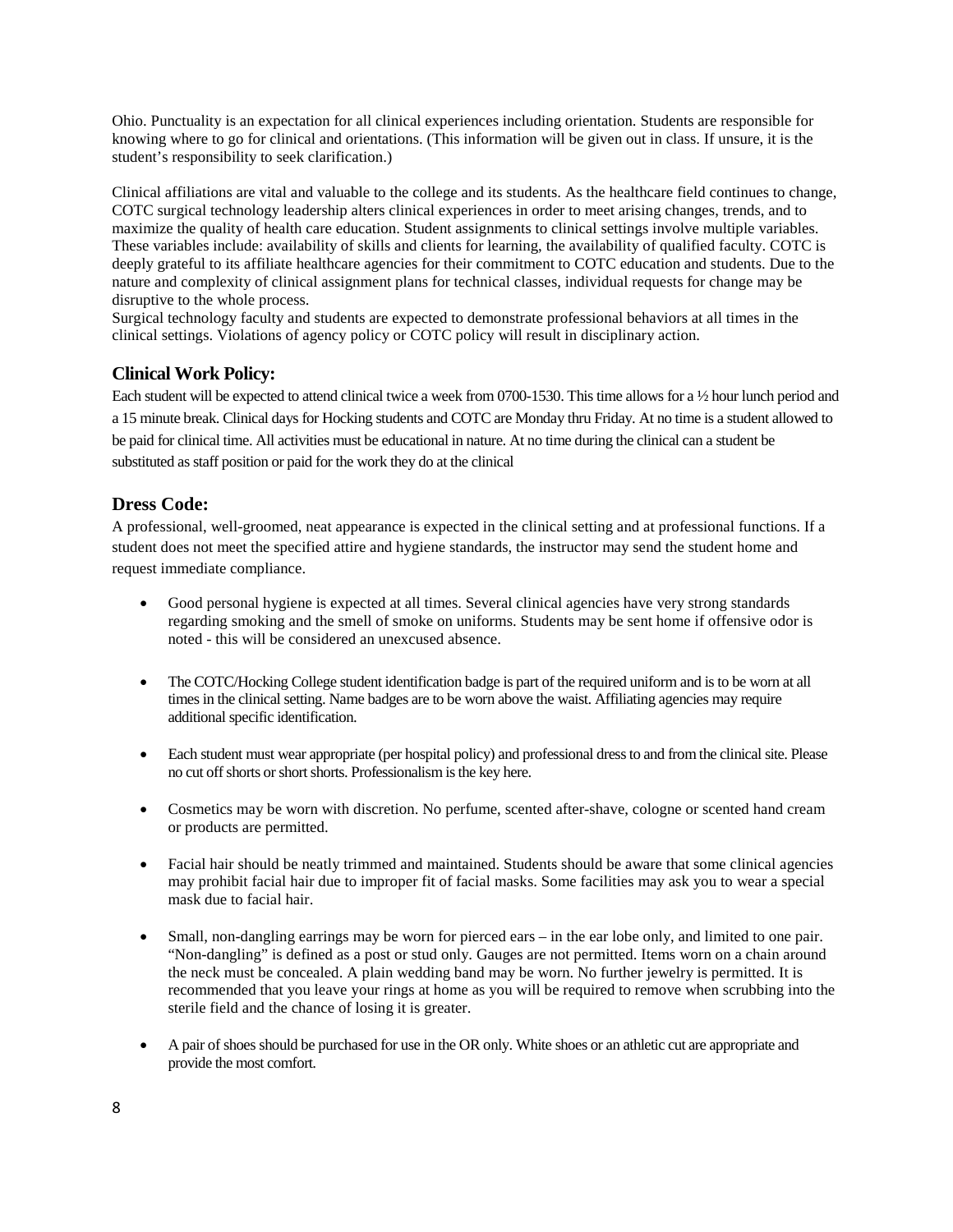- Protective eyewear must be worn on all surgical procedures. If you wish to purchase some that are comfortable then it is recommended. Some facilities require you purchase your own and some provide for you.
- Fingernails must be of reasonable length (not visible when looking at palms). Nail polish is not permitted. Acrylic nails or artificial nails of any kind (such as overlays, tips, etc.) are not permitted.
- Hair should be cut or secured in such a manner that prohibits extension beyond surgical headgear.
- Good personal hygiene is mandatory for the surgical technologist.
- No visible body piercings are permitted. This includes tongue piercings. A clear "spacer" may be worn in a pierced nostril.
- No visible tattoos. (Must be covered.)

# **Clinical Case Requirement**

#### **SURGICAL ROTATION CASE REQUIREMENTS**

| <b>Surgical Specialty</b>   | Total # of Cases Required | <b>Minimum # of First Scrub</b><br><b>Cases Required</b> | <b>Maximum # of Second Scrub</b><br><b>Cases That Can be Applied</b> |
|-----------------------------|---------------------------|----------------------------------------------------------|----------------------------------------------------------------------|
|                             |                           |                                                          | <b>Towards 120 Cases</b>                                             |
| <b>General Surgery</b>      | 30                        | 20                                                       | 10                                                                   |
| <b>Surgical Specialties</b> | 90                        | 60                                                       | 30                                                                   |
| Cardiothoracic              |                           |                                                          |                                                                      |
| <b>ENT</b>                  |                           |                                                          |                                                                      |
| Eye                         |                           |                                                          |                                                                      |
| GU                          |                           |                                                          |                                                                      |
| Neuro                       |                           |                                                          |                                                                      |
| Ob-GYN                      |                           |                                                          |                                                                      |
| Oral/Maxilliofacial         |                           |                                                          |                                                                      |
| Orthopedics                 |                           |                                                          |                                                                      |
| Peripheral Vascular         |                           |                                                          |                                                                      |
| Plastics                    |                           |                                                          |                                                                      |
| Procurement/Transplant      |                           |                                                          |                                                                      |
| Diagnostic Endoscopy        |                           |                                                          | 10 diagnostic endoscopy cases                                        |
| Brochoscopy<br>$\bullet$    |                           |                                                          | may be applied toward the                                            |
| Colonoscopy                 |                           |                                                          | second scrub cases                                                   |
| Cystoscopy                  |                           |                                                          |                                                                      |
| <b>EGD</b>                  |                           |                                                          |                                                                      |
| <b>ERCP</b>                 |                           |                                                          |                                                                      |
| Esophagoscopy               |                           |                                                          |                                                                      |
| Laryngoscopy                |                           |                                                          |                                                                      |
| Panendoscopy                |                           |                                                          |                                                                      |
| Sinoscopy                   |                           |                                                          |                                                                      |
| Ureteroscopy                |                           |                                                          |                                                                      |
| Labor & Delivery            |                           |                                                          | 5 vaginal delivery cases may                                         |
|                             |                           |                                                          | be applied toward the second                                         |
|                             |                           |                                                          | scrub cases                                                          |
| <b>Totals</b>               | 120                       | 80                                                       | 40                                                                   |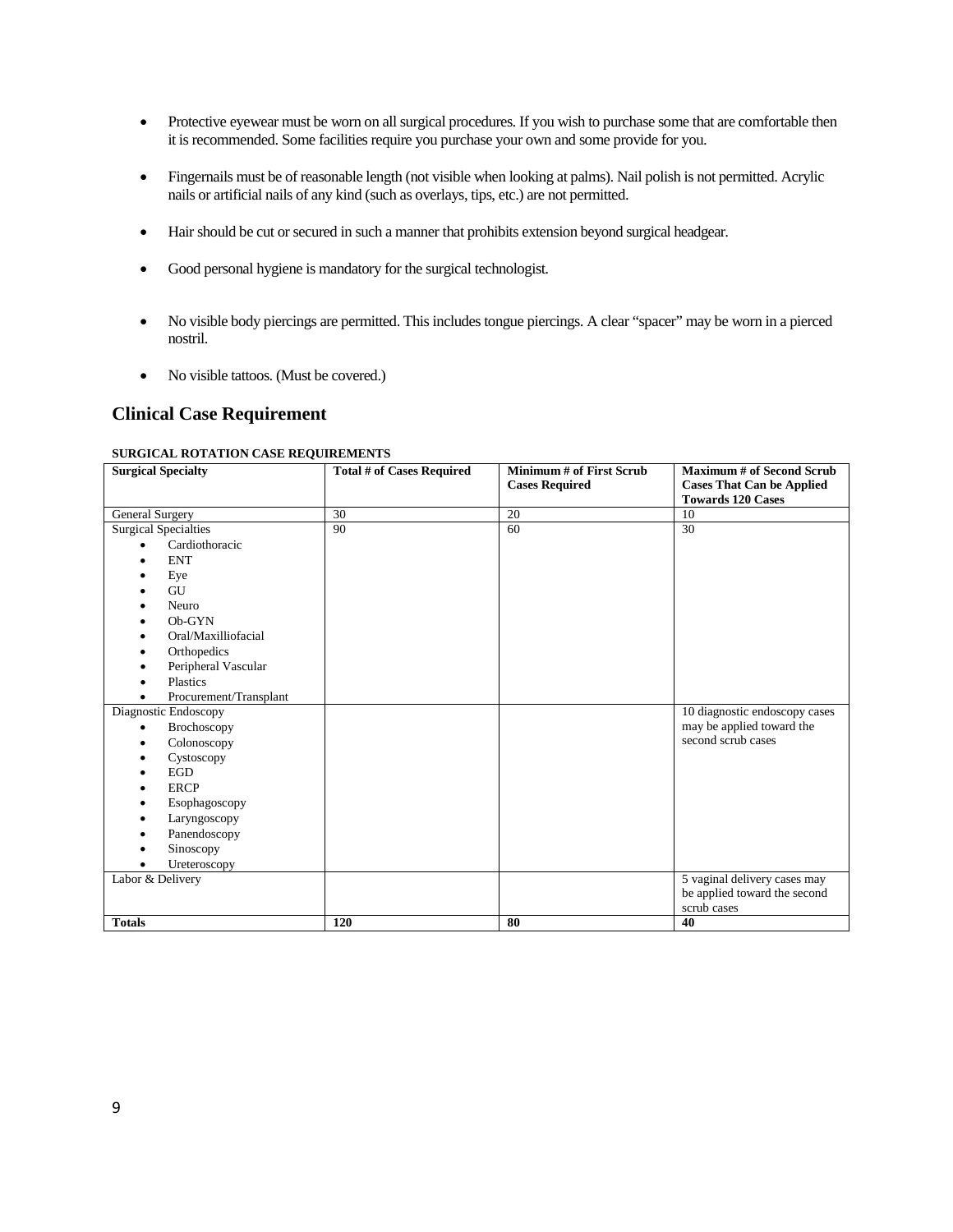- 1. The total number of cases the student must complete is 120
- 2. Students are required to complete 30 cases in General Surgery. Twenty of the cases must be in the First Scrub Role.
- 3. Students are required to complete 80 cases in various surgical specialties. Sixty of the cases must be in the First Scrub Role and evenly distributed between a minimum of 5 surgical specialties. However, 15 is the maximum number of cases that can be counted in any one surgical specialty.
- 4. The surgical technology program is required to verify through the surgical rotation documentation the students' progression in First and Second Scrubbing surgical procedures of increases complexity as he/she moves towards entry-level graduate abilities.
- 5. Diagnostic endoscopy cases and vaginal delivery cases are not mandatory. But up to 10 diagnostic endoscopic cases and 5 vaginal delivery cases can be counted towards maximum number of Second Scrub Role cases.
- 6. Observation cases must be **documented,** but do not count towards the 120 required cases.

# 7. **Counting Cases**

- o Cases will be counted according to surgical specialty. Examples:
	- Trauma patient requires a splenectomy and repair of a Lefort I fracture. Two cases can be counted and documented since the splenectomy is general and repair of Lefort I is oralmaxillofacial surgical specialty.
	- Patient requires a breast biopsy followed by mastectomy. It is one pathology, breast cancer, and the specialty is general surgery; therefore, it is counted and documented as one procedure-one case. However if the patient is also scheduled to have a breast reconstruction that is plastics so two procedures are counted.

# **FIRST AND SECOND SCRUB ROLE AND OBSERVATION**

# **FIRST SCRUB ROLE**

The student surgical technologist shall perform the following duties during any given surgical procedure with proficiency. The following list is provided to identify the items that must be completed in order to document a case in the first scrub role. A student not meeting the five criteria below cannot count the case in the first scrub role and the case must be documented in the second scrub role or observation.

- Verify supplies and equipment needed for the surgical procedure.
- Set up the sterile field with instruments, supplies, equipment, medication(s), and solutions needed for the procedure.
- Perform the counts with the circulator prior to the procedure and before the incision is closed.
- Pass instruments and supplies to the sterile surgical team during the procedure
- Maintain sterile technique as measured by recognized breaks in technique and demonstrate knowledge of how to correct with appropriate technique.

### **SECOND SCRUB ROLE**

The second scrub role is defined as the student who is at the sterile field who has not met all criteria for the first scrub role, but actively participates in the surgical procedure in its entirety by completing any of the following:

- Sponging
- Suctioning
- Cutting suture
- Holding retractors
- Manipulating endoscopic camera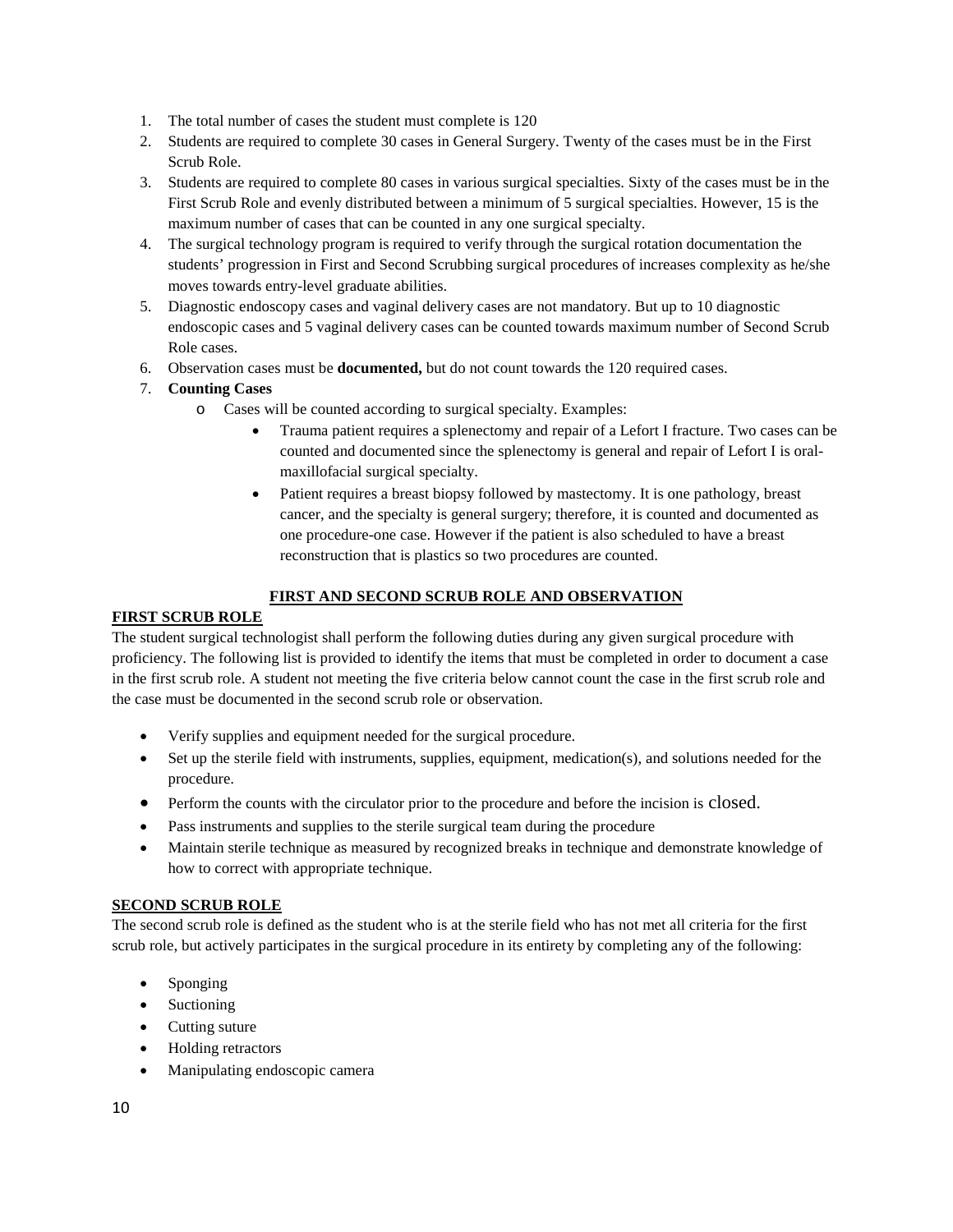### **OBSERVATION ROLE**

The observation role is defined as the student who is in the operating room performing roles that do not meet the criteria for the first or second scrub role. These observation cases are not to be included in the required case count, but must be documented by the program on the case log.

### **CLINICAL CASE LOG**

The clinical case log is considered a requirement of the accreditation review committee and is considered a legal document. The case log that is required is in your book list and must never be altered in any way i.e., use of white out, forging of signatures, etc. If you are found to have altered your log in any way it will result in unsatisfactory grade for that clinical and immediate dismissal from the program. There will be no reentry allowed for this offense.

#### **General Surgery**

- 1. Anal sphicterotomy
- 2. Anoplasty
- 3. Brachial cleft cystectomy
- 4. Breast biopsy with needle localization
- 5. Breast lumpectomy with sentinel node biopsy
- 6. Excision of gynecomastia
- 7. Excision of lipoma
- 8. Femoral herniorrhaphy
- 9. Fissure/fistula repair
- 10. Incision and drainage of abscess
- 11. Incisional herniorrhaphy
- 12. Inquinal herniorrhaphy
- 13. Insertion of infusion catheters/ports
- 14. Liver biopsy
- 15. Muscle biopsy
- 16. Open appendectomy
- 17. Pilonidal cystectomy
- 18. Rectal polypectomy
- 19. Spigelian herniorrhaphy
- 20. Thyroglossal duct cystectomy
- 21. Umbilical herniorrhaphy
- 22. Ventral herniorrhaphy
- 23. Billroth I
- 24. Billroth II
- 25. Cholecystoduodenostomy
- 26. Cholecystojejunostomy
- 27. Choledochoduodenostomy
- 28. Choledochojejunostomy
- 29. Colectomy
- 30. Colon resection for Hirchsprung's desease-pediatric
- 31. Common bile duct exploration
- 32. Derotation of volvulus- pediatric
- 33. Endscopic inguinal herniorrhaphy
- 34. Excision of Zenker's diverticulum
- 35. Exploratory laparotomy
- 36. Gastrectomy
- 37. Gastroschisis repair-pediatric
- 38. Gastrostomy
- 39. Ileostomy
- 40. Laparoscopic appendectomy
- 41. Laparoscopic cholecystectomy
- 42. Laparoscopic Nissen fundoplication
- 43. Liver resection
- 44. Mastectomy with axillary node dissection
- 45. Omphalocele repair-pediatric
- 46. Open cholecystectomy with cholangiogram
- 47. Organ procurement
- 48. Pylomyotomy-pediatric
- 49. Reduction of intussusceptions- pediatric
- 50. Roux-en-Y
- 51. Small bowel resection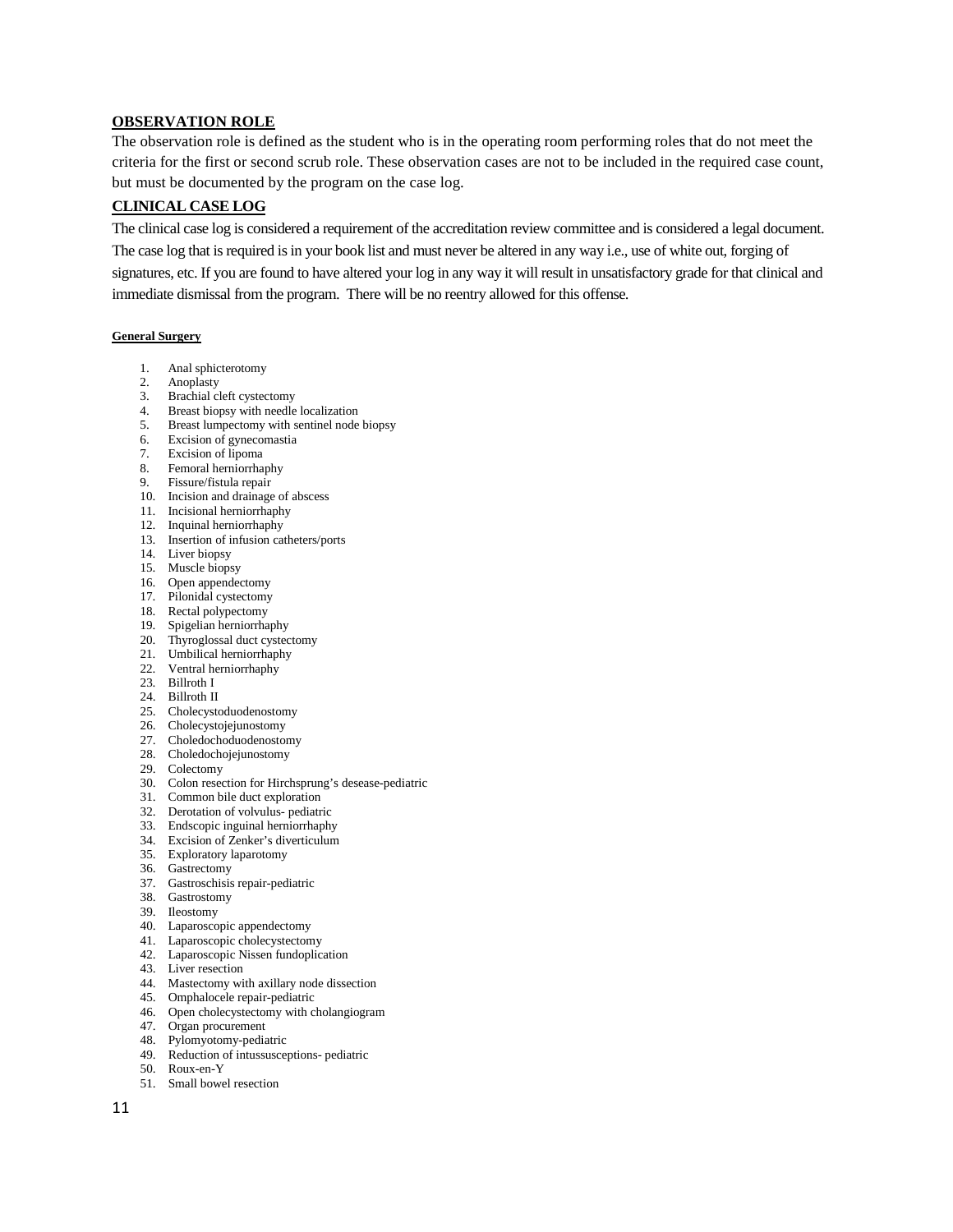- 52. Splenectomy
- 53. Vagotomy/pyloroplasty
- 54. Abdominoperineal resection
- 55. Esophagectomy
- 56. Imperforate anus repair
- 57. Liver transplant
- 58. Tracheoesophageal fistula repair
- 59. Whipple procedure

### **Ob-Gyn**

- 1. Ablation of condylomata
- 2. Anterior and posterior colporrhaphy<br>3. Bartholin cystectomy
- Bartholin cystectomy
- 4. Cerclage
- 5. Cervical cone biopsy
- 6. Diagnostic laparoscopy
- 7. Dilatation and curettage
- 8. Episiotomy repair
- 9. Hysteroscopy
- 10. Loop electrosurgical excision procedure
- 11. Placement of radiation therapy device
- 12. Uterine balloon therapy
- 13. Vaginoplasty
- 14. Cesarean section
- 15. Ectopic pregnancy resolution
- 16. Endometrial ablation
- 17. Myomectomy
- 18. Oophorectomy
- 19. Operative laparoscopy
- 20. Ovarian cystectomy
- 21. Salpingectomy
- 22. Total abdominal hysterectomy
- 23. Vaginal hysterectomy
- 24. Laparoscopic assisted vaginal hysterectomy
- 25. Micro-tubal reanastomosis<br>26. Vulvectomy
- Vulvectomy
- 27. Wertheim procedure

#### **Ophthalmic**

- 1. Chalazion excision
- 2. Entropian/ectropian repair
- 3. Enucleation<br>4. Lacrimal due
- Lacrimal duct probing
- 4. Lacriman duce process<br>5. Pterygium excision
- 6. Recession and resection
- 7. Anterior vitrectomy
- 8. Cataract extraction
- 9. Dacryocystorhinostomy
- 10. Evisceration
- 11. Exenteration
- 12. Iridectomy
- 13. Iridotomy
- 14. Keratoplasty
- 15. Sclera buckle
- 16. Trabiculoplasty/placement of drainage shunt
- 17. Vitrectomy

#### **ENT**

- 1. Glossectomy
- 2. Myringotomy<br>3. Nasal antrosto
- 3. Nasal antrostomy<br>4. Nasal polypectom
- 4. Nasal polypectomy<br>5. Salivary duct stone
- Salivary duct stone excision/sialolithotomy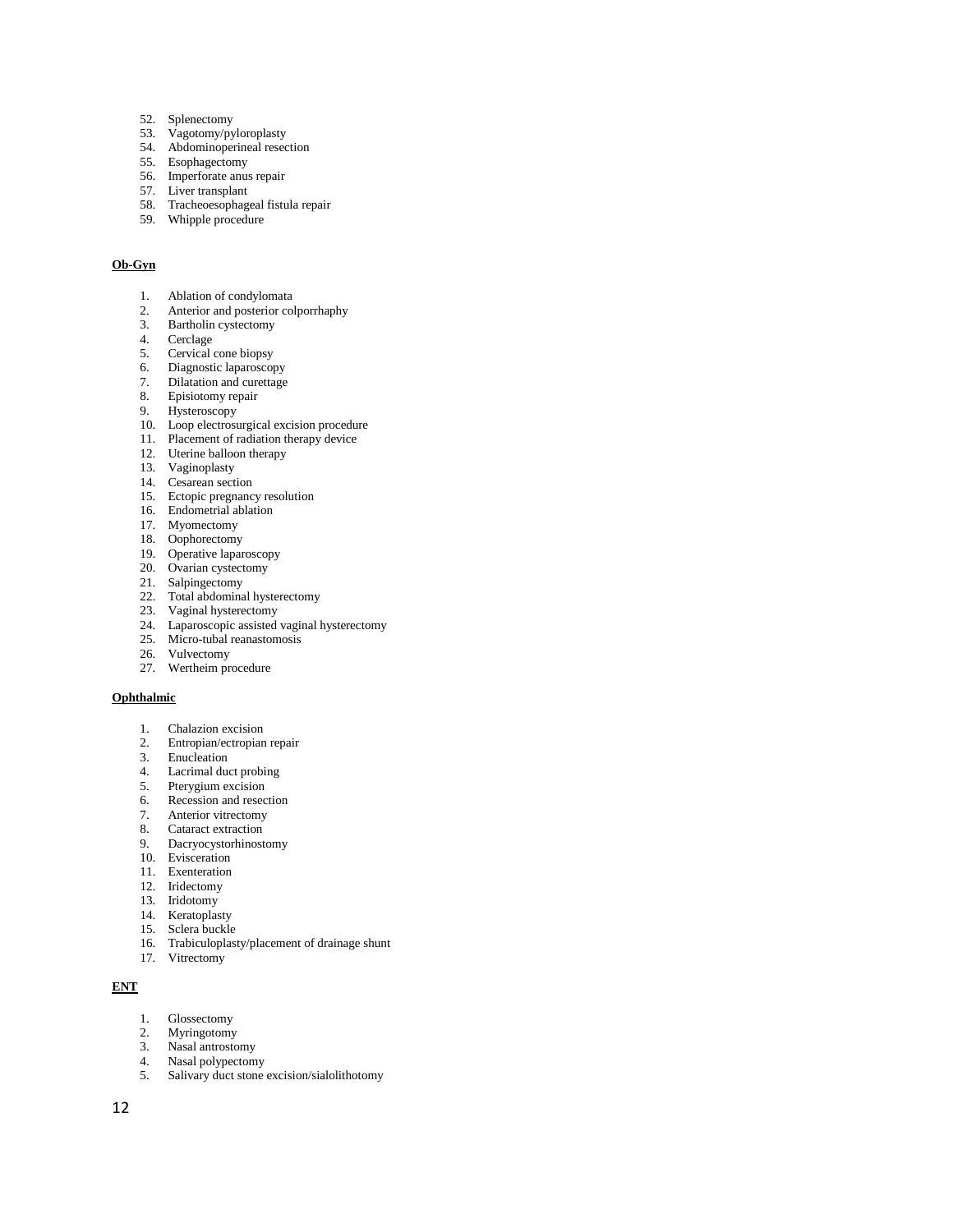- 6. Septoplasty
- 7. Tonsillectomy and adenoidectomy
- turbinectomy
- 9. uvulopalatopharyngoplasty
- 10. Caldwell-Luc
- 11. Choanal atresia
- 12. Mandibulectomy
- 13. Mastoidectomy
- 14. Operative sinuscopy
- 15. Parathyroidectomy
- 16. Shenoidectomy
- 17. Temporomandibular joint (TMJ) arthroscopy
- 18. Thyroidectomy
- 19. Tracheotomy/tracheostomy
- 20. Tympanoplasty I
- 21. Tympanoplasty II
- 22. Laryngectomy
- 23. Radical neck dissection
- 24. Stapedectomy

#### **Oral/Maxillofacial**

- 1. Arch bar application
- 2. Dental extraction<br>3. Dental implants
- Dental implants
- 4. Odontectomy
- 5. Cleft lip/palate repair
- 6. LeFort I
- 7. LeFort II
- 8. ORIF orbital fracture
- 9. ORIF maxillary/mandibular fracture
- 10. Zygomatic fracture management
- 11. Craniofacial reconstruction
- 12. LeFort III
- 13. Orthognathic procedure

#### **Plastic/Reconstructive**

- 1. Blepharoplasty
- 2. Breast augmentation<br>3. Cheiloplasty
- 3. Cheiloplasty<br>4. Dermabrasio
- Dermabrasion
- 5. Excision nevus/basal cell carcinoma/squamous cell carcinoma
- 6. Mastoplexy<br>7. Mentoplasty
- **Mentoplasty**
- 8. Otoplasty
- 9. Rhinoplasty
- 10. Scar revision
- 11. Suction lipectomy
- 12. Abdominoplasty
- 13. Breast reconstruction
- 14. Breast reduction
- 15. Palatoplasty
- 16. Rhytidectomy
- 17. Skin graft (full thickness/split thickness)
- 18. Microvascular pedicle graft
- 19. Syndactyly repair release
- 20. Transverse rectus abdomino musculocutaneous (TRAM) flap

#### **Genitourinary**

- 1. Circumcision
- 2. Cystectomy<br>3. Hydrocelecto
- 3. Hydrocelectomy<br>4. Marshall Marche
- 4. Marshall Marchetti Krantz procedure<br>5. Meatoplasty
- **Meatoplasty**
- 6. Orchidectomy 7. Orchiopexy/orchidopexy
- 13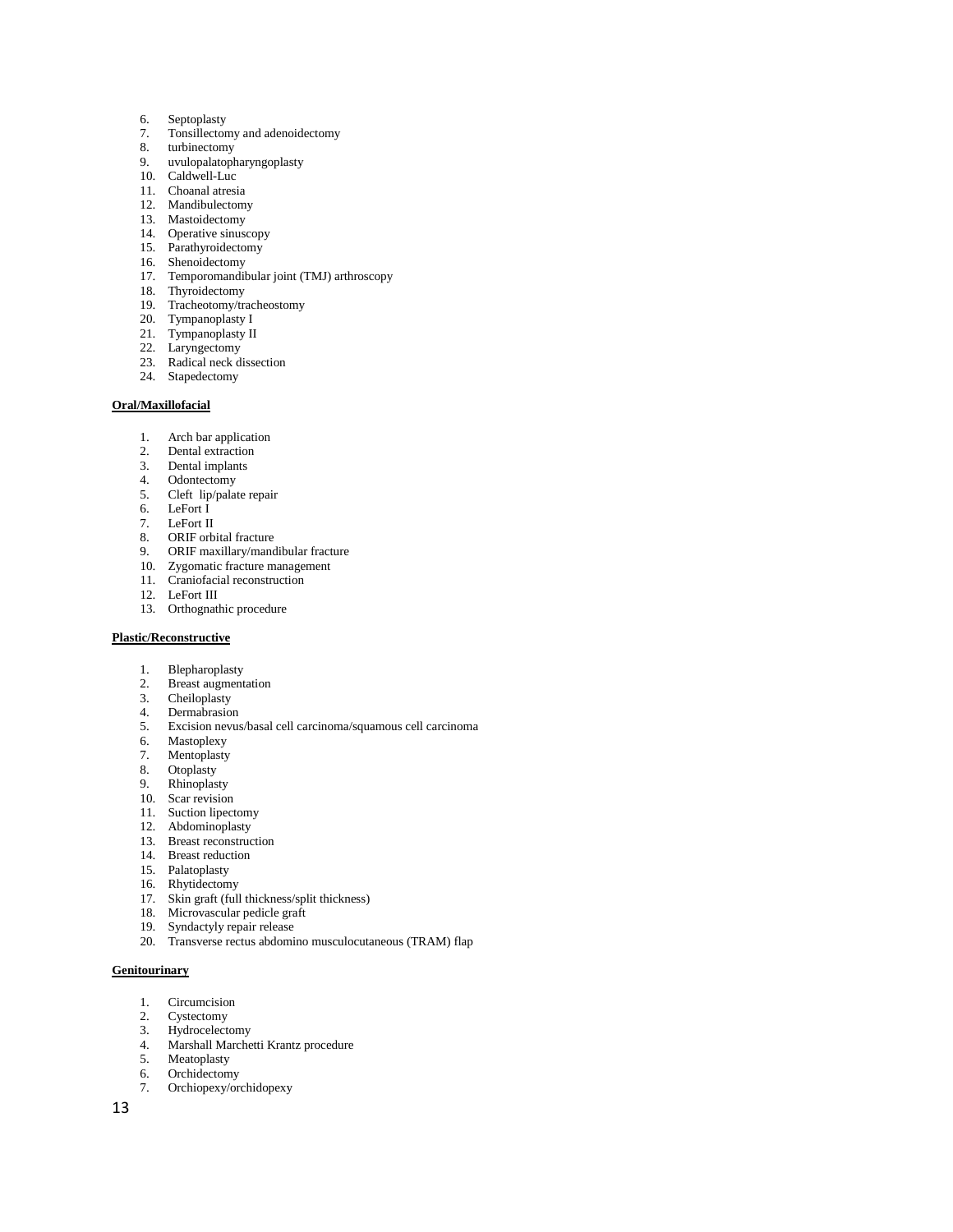- 8. Transurethral resection of the prostate (TURP)
- 9. Urethral meatotomy
- 10. Varicocelectomy
- 11. Vasectomy
- 12. Chordee repair
- 13. Epispadius repair
- 14. Extrophy of the bladder repair
- 15. Hypospadius repair
- 16. Insertion of penile implants
- 17. Nephroscopy
- 18. Ureteral reimplantation 19. Ureteropyelolithotomy
- 20. Ureteroscopy
- 
- 21. Urethrovesical angle repositioning
- 22. Vasovasotomy
- 23. Adrenalectomy
- 24. Cysectomy with creation of ileal conduit
- 25. Kidney transplantation
- 26. Nephrectomy
- 27. Perineal prostatectomy
- 28. Suprapubic prostatectomy
- 29. Wilm's tumor resection

#### **Orthopedic**

- 1. Achilles tendon repair<br>2. Acromioplasty
- Acromioplasty
- 3. De Quervain's contracture release<br>4. Dunuvtren's contracture release
- Dupuytren's contracture release
- 5. Lower extremity amputation<br>6. Tenorrhaphy
- Tenorrhaphy
- 7. Ulnar nerve transposition
- 8. Bankart procedure
- 9. Bipolar hip replacement
- 10. Bristow procedure
- 11. Bunionectomy with hammer toe correction
- 12. Femoral nailing
- 13. Knee arthroscopy
- 14. Lumbar laminectomy
- 15. Metacarpal phalangeal joint (MPJ) arthroplasty
- 16. ORIF
- 17. Putti Platte procedure
- 18. Shoulder arthoscopy
- 19. Triple arthrodesis
- 20. Anterior cruciate ligament (ACL) reconstruction
- 21. Limb reattachment
- 22. ORIF pelvic fracture
- 23. Total ankle arthroplasty
- 24. Total elbow arthroplasty
- 25. Total hip arthroplasty
- 26. Total knee arthroplasty
- 27. Total shoulder arthroplasty

#### **Cardiothoracic**

- 1. Scalene node biopsy
- 2. Thoracostomy
- 3. Cervical rib resection
- 4. Closure of patent ductus arteriosus
- 5. Coronary angioplasty
- 6. Decortication of the lung
- 7. Diaphragmatic herniorrhaphy-pediatric
- 8. Lobectomy
- 9. Lung biopsy
- 10. Lung volume reduction procedure
- 11. Mediastinoscopy
- 12. Pacemaker insertion
- 13. Pectus excavatum repair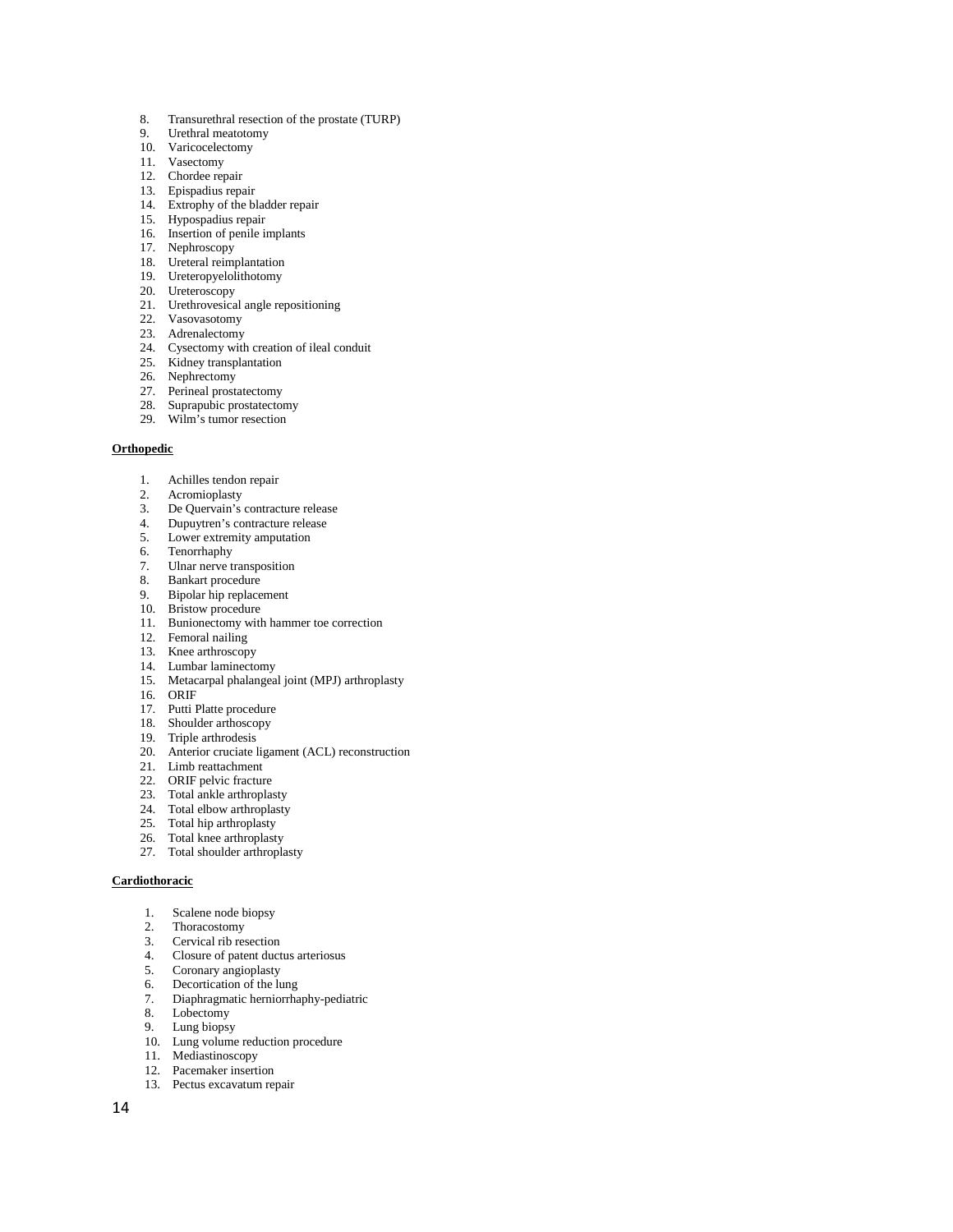- 14. Pericardectomy
- 15. Thoracoplasty
- 16. Thoracoscopy
- 17. Thoracotomy-pulmonary wedge resection
- 18. Tymectomy
- 19. Annuoplasty
- 20. Aortic arch aneurysm repair
- 21. Aortic/mitral valve replacement
- 22. Batista procedure
- 23. Coronary artery bypass (CABG)
- 24. Heart transplantation 25. Lung transplantation
- 
- 26. MID-CABG
- 27. Mitral valve commissutotomy
- 28. Pneumonectomy
- 29. Repair of coarctation of the aorta
- 30. Tetralogy of Fallot repair
- 31. Transmyocardial revascularization
- 32. Ventricular aneurysm repair
- 33. Ventricular assistive device (VAD) insertion

#### **Peripheral Vascular**

- 1. Vein ligation/stripping
- 2. Angioplasty<br>3. Angioscopy
- Angioscopy
- 4. Arteriovenous (AV) fistula/shunt creation/insertion
- 5. Axillofemoral bypass
- 6. Carotid endarterectomy
- 7. Embolectomy
- 8. Femorofemoral bypass
- 9. Femoropopliteal bypass
- 9. Fernandy prices  $z_f$  =
- 11. Popliteal in-situ graft
- 12. Venous access device implantation

#### **Neurosurgery**

- 1. Carpel tunnel release
- 2. Ulnar nerve transposition
- 3. Chordotomy
- 4. Crainioplasty
- 5. Lumbar laminectomy
- 6. Rhizotomy
- 7. Ventriculoperitoneal (V/P) shunt placement
- 8. Acoustic neuroma resection
- 9. Anterior thoracic/lumbar discectomy
- 10. Arteriovenous malformation (AVM) repair
- 11. Cervical discectomy
- 12. Crainiosynostosis
- 13. Crainiotomy- hematoma evacuation
- 14. Crainiotomy- tumor excision
- 15. Crainiotomy- aneurysm repair
- 16. Lumbar discoscopy
- 17. Myelomenigocele
- 18. Posterior fossa craniecotomy
- 19. Spinal fixation
- 20. Spinal tumor excision
- 21. Stereotactic procedures
- 22. Transphenoidal hypophysectomy
- 23. Ventriculoscopy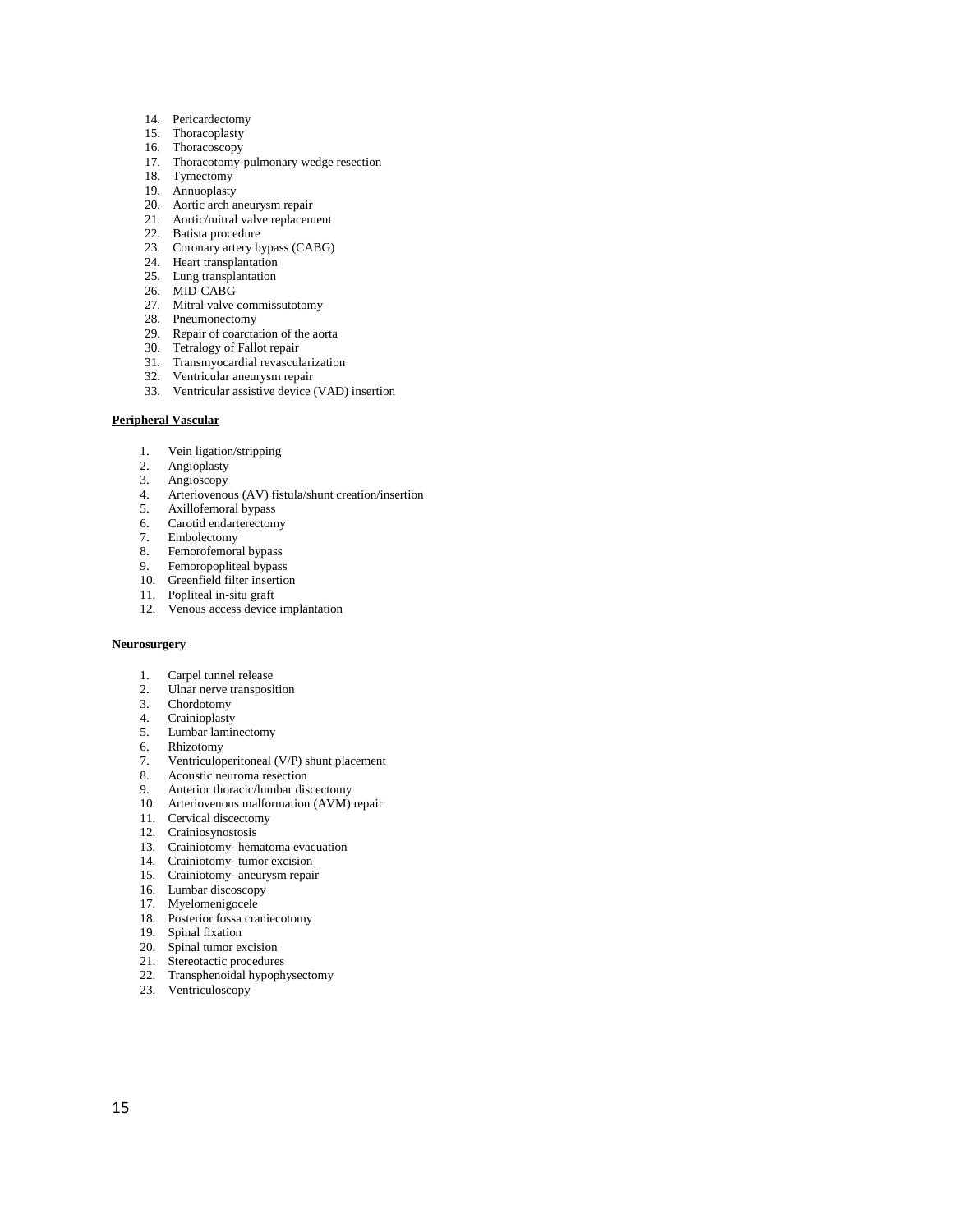# **Clinical Evaluation and Attendance:**

The student must competently and responsibly meet legal, ethical, safety and professional standards in providing basic scrub tech skills as well as participating in academic activities. These standards include but are not limited to privacy, consent, confidentiality, and safety. The student must adhere to the policies of the program as well as to the policies and procedures of affiliated clinical institutions.

Students must demonstrate professional accountability in the clinical area, including but not limited to:

- 1. Be prepared for clinical experience. (Appropriate uniform and equipment, knowledge of procedure and adequate sleep).
- 2. Report on time for clinical experience as assigned.
- 3. Notify instructor prior to clinical if unable to attend because of illness or if tardy.
- 4. All clinical experiences, including orientation(s) are mandatory (see Attendance Policy).
- 5. Submit acceptable written assignments on time and in a comprehensive manner.
- 6. Demonstrate appropriate professional appearance and behavior consistently.
- 7. Refrain from illegal possession or illegal use of drugs and/or alcohol beverages.
- 8. Call for information regarding school closure for safety, weather reasons.
- 9. Meet the clinical objectives specified in the clinical evaluation document for each clinical course.
- 10. Maintain required documentation of health status annually. If required health, behavior or attire standards are not met, the student is ineligible for clinical experience, which will interfere with successful course completion.
- 11. Follow facilities policies and procedures during your clinical experience including the smoking policy of the facility.
- 12. Students are not permitted to leave the premises at clinical facilities withoutspecific permission from the instructor. Permission may be granted after a written request by the student.
- 13. Students are required to complete all clinical hours and are expected to advise their course instructor of any variation from assigned hours. Even though there is a case number requirement for accreditation you must complete the hours in order to obtain college credit. If you have met your case requirement you must still attend clinical for the entire semester.

### **Clinical Course and Success:**

COTC and Hocking College Surgical Technology clinical experiences are designed to enable the student to become a clinically safe and competent surgical technologist. When a student is having difficulty performing in a satisfactory manner the Success Policy is utilized to help insure the student has the opportunity to demonstrate improvement to an acceptable level.

To remain in the surgical technology program, students must meet academic requirements and must maintain client/patient safety during all clinical laboratory experiences. Violation of safety may result in an immediate clinical failure and administrative withdrawal. Violations may include a single serious event or a pattern of deficiency. All "single serious events" will be reviewed by the Program Director as a part of the decision-making process.

A pattern of deficiency is a repeated performance of an undesirable clinical or professional behavior(s) as identified by the instructor(s). The behavior can occur during one or more clinical experiences to be defined as a pattern. (Examples include but are not limited to the following: chronic tardiness, disruptive clinical behavior, safety issues, and skill deficiencies). The student will be given written documentation of the undesirable behaviors and criteria describing the methods to correct the deficiency, as well as future expectations. Failure to demonstrate satisfactory improvement will result in an unsatisfactory clinical grade which will result in a failing grade for the course in which the student is currently enrolled.

In the clinical or laboratory setting, a student who demonstrates unsafe behavior(s) which may endanger self or others may be dismissed and failed in the clinical or laboratory component of a course regardless of the course theory grade. Faculty have the right to dismiss the student from the clinical area if, in consultation with the Program Director, the behavior is a critical issue of patient safety. This student will not be permitted to return to the clinical setting for the remainder of the semester and would receive a failing grade for the course regardless of the theory grade.

Procedure:

**1.** The instructor will document the undesirable clinical or professional behavior(s) performed by the student and observed by the instructor. In addition,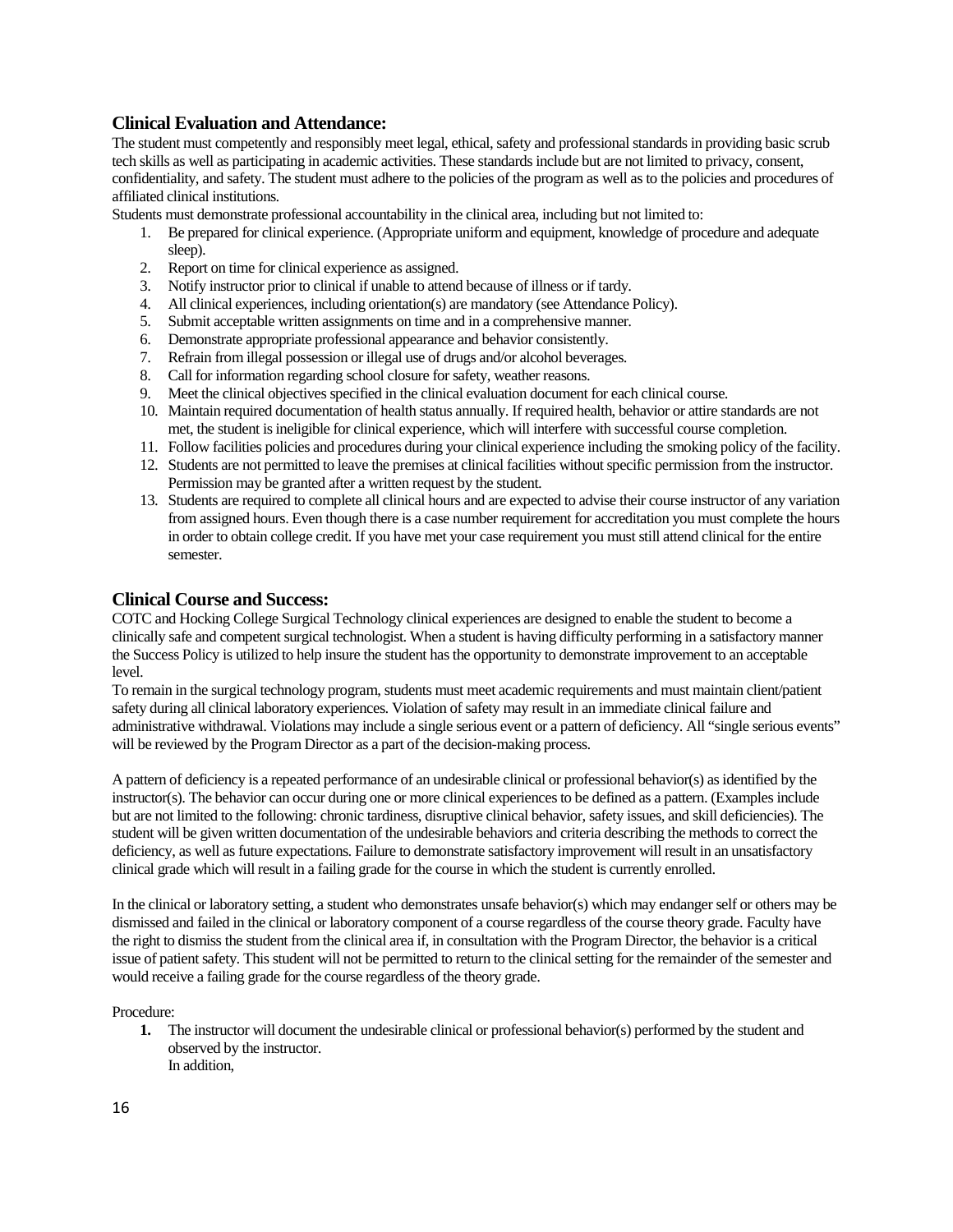- **2.** The instructor will verbally and in a timely manner advise the student of the inappropriate behavior(s) and the consequences of clinical failure if the behavior(s) persists. Written documentation will be provided to the student on the course clinical evaluation tool.
- **3.** If the inappropriate behavior(s) does not improve within the specified timeframe, a conference with the student and the clinical instructor will be scheduled to develop a corrective action plan. The written Performance Improvement Plan (PIP) will include, but not be limited to:
	- Expected behaviors, and
	- Appropriate time frames to achieve specific and safe clinical/college laboratory performance objectives, and consequences if a student fails to comply.
- **4.** Copies of the Performance Improvement Plan will be attached to the Clinical Evaluation Tool and given to the student, clinical instructor, course instructor, and/or Program Director.
- **5.** All Performance Improvement Plans must be complete by the end of the semester in which the plan was written. If the Performance Improvement Plan is unsuccessful, at the end of the plan's specified time the instructor will assign a clinical grade of U and the student will fail the course regardless of the course theory grade.
- **6.** In the event of course failure, the student has the right to use the College Grade Appeal Process see COTC Information, Policies and Procedures manual.

**Note:** In the event of a single serious issue which after timely review appears to be egregious, the decision may be made to immediately remove the student from the clinical experience for the semester without following the above stated process. Examples may include but are not limited to patient injury, unprofessional conduct, etc.

# **Closing, Delay or Cancellation of Classes:**

Classes are rarely cancelled on the Newark Campus; however, if an emergency occurs, the guidelines published in the COTC Information, Policies and Procedures Manual are followed.

The following guidelines apply to Surgical Technology, clinical, and laboratory experiences:

- **1.** If the college announces that all COTC campuses are closed, all class, clinical and laboratory experiences are cancelled.
- **2.** Clinical instructors, after personally assessing road and weather conditions, may call a delay in the start of clinical or may cancel clinical after consultation with the Program Director. In this instance, students should be notified by the clinical instructor. Public announcement will not occur.
	- The clinical instructor may initiate a two hour delay the evening before the scheduled clinical; however, the instructor must wait until the day of the scheduled clinical to determine if a cancellation is justified. (That is, it is not permissible to cancel the clinical the night before.)
	- The clinical instructor must notify their clinical site/unit of the delay or cancellation.
- **3.** Students are responsible at all times to provide current telephone/address information to the college Registrar and to the faculty. Closing, delay, or cancellations of COTC/Hocking classes are announced via radio, television, and by logging onto the COTC web site or calling the main campus number or Hocking College equivalent.

# **Conduct Unprofessional:**

Unprofessional conduct impacts the academic performance of students and can have a direct impact on patient safety.

Students exhibiting unprofessional conduct **will** be dismissed from the Surgical Technology program.

If at any time a student exhibits **ANY** student behavior/technical issues that results in the clinical site requesting student removal. If a clinical facility requests a student to be removed, the student will be dismissed from the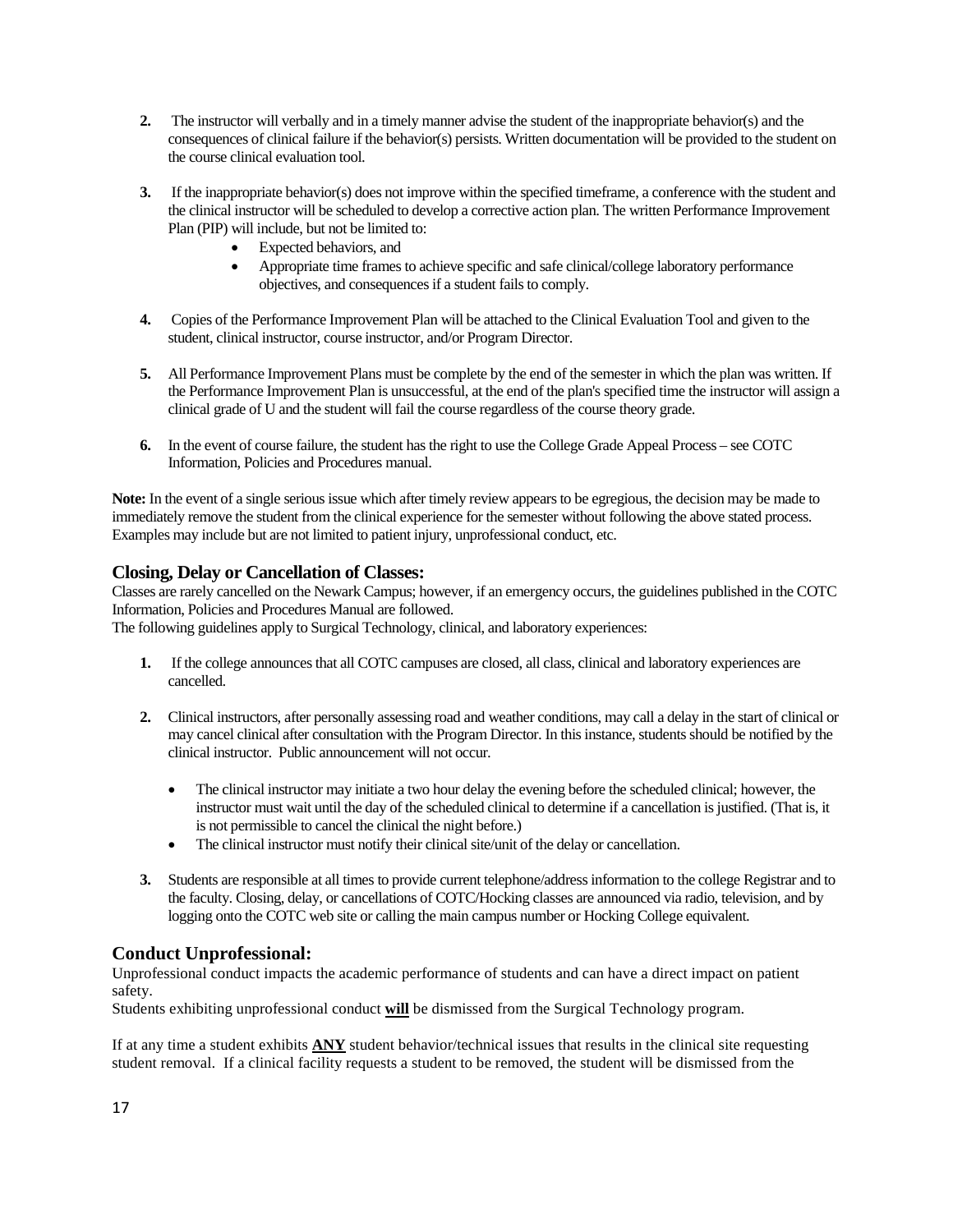program.

## **Conduct Professional:**

The Association of Surgical Technologists has the following position statement on Code of Ethics;

- 1. To maintain the highest standards of professional conduct and patient care.
- 2. To hold in confidence, with respect to the patient's beliefs, all personal matters.
- 3. To respect and protect the patient's legal and moral rights to quality patient care.
- 4. To not knowingly cause injury or any injustice to those entrusted to our care.
- 5. To work with fellow technologists and other professional health groups to promote harmony and unity for better patient care.
- 6. To always follow the principles of asepsis.
- 7. To maintain a high degree of efficiency through continuing education.
- 8. To maintain and practice surgical technology willingly, with pride and dignity.
- 9. To report any unethical conduct or practice to the proper authority.
- 10. To adhere to the Code of Ethics at all times in relationship to all members of the health care team.

The faculty of the Surgical Technology program embraces this code of ethics, and implements facets of the Code in classroom, college lab, and clinical situations. As future surgical technologists, it is essential that students understand the Code of Ethics, and abide by the principles in the same manner. Therefore, to preserve respect for all individuals engaged in the surgical technology program, disruptive or offensive behavior is deemed unacceptable.

Disruptive or offensive behavior is speech or action that is disrespectful or rude and ranges from insulting remarks and verbal abuse to explosive, violent behavior. This includes any speech or action that disrupts the harmony of the teaching-learning environment. This behavior can be spoken, written, communicated electronically, visual, and/or physical and is directed toward an individual or a particular group.

Disruptive or offensive behavior that is reprehensible and threatening to the careers, educational experience and well-being of students, staff or faculty will not be tolerated.

Possible sanctions for the person(s) found to exhibit disruptive or offensive behavior include but are not limited to the following:

- Oral or written warning (documented)
- Oral or written reprimand (documented)
- Required attendance in sensitivity program and/or documented counseling experience
- Apology and/or restitution to the victim
- Suspension or dismissal from the program
- Suspension or dismissal from the College

# **Conduct: Use of Social Networking Sites:**

The Surgical Technology Program recognizes that social networking websites and applications, including but not limited to Facebook, MySpace, Twitter, or individual blogs are an important means of communication. The use of technology can be a valuable search tool for surgical technology students and faculty when used appropriately. The expectation is that these resources will not be used in patient care areas, but will be utilized in classrooms or conference rooms under the supervision and guidance of the course and clinical instructors. Unfortunately, the use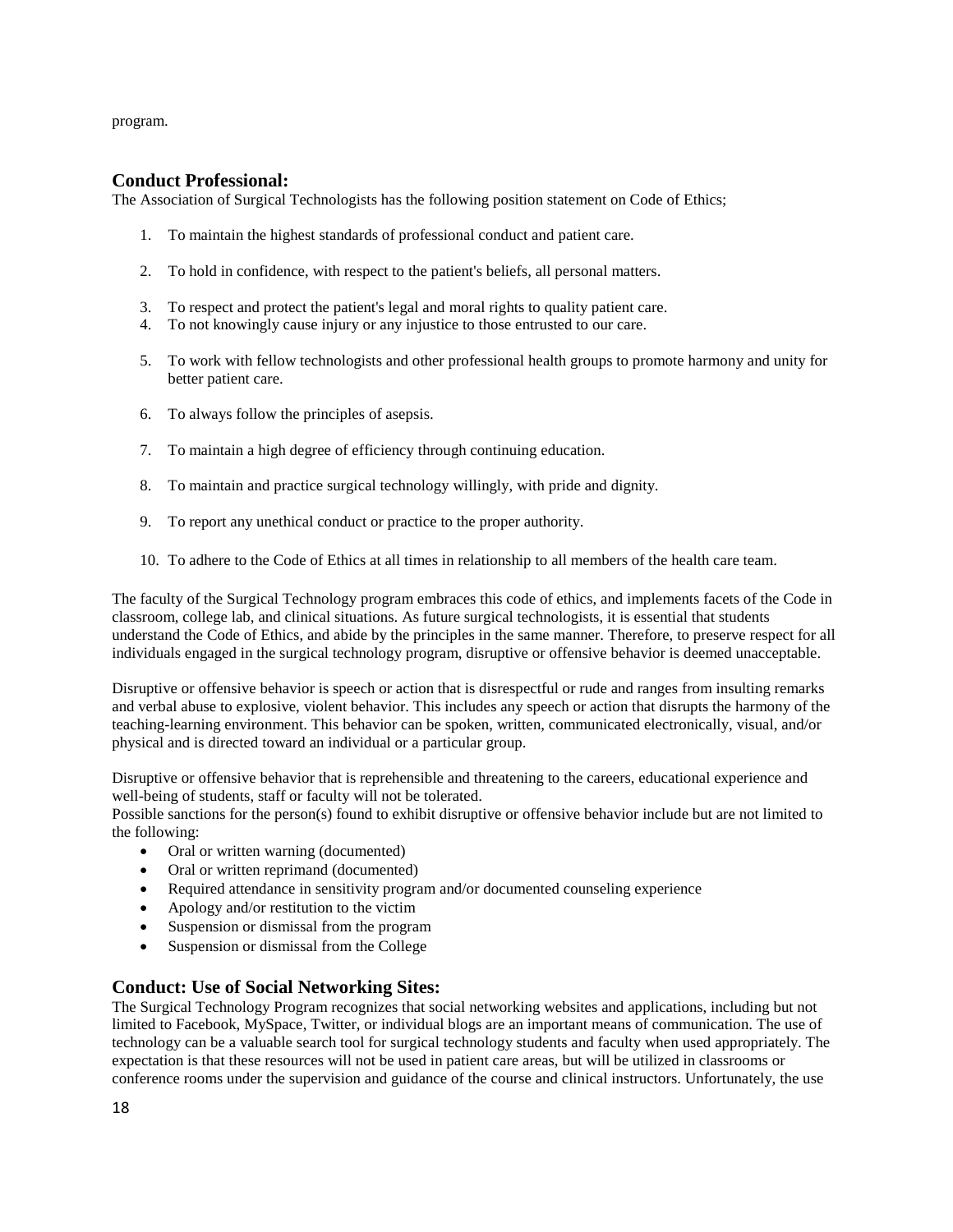of technology has been shown to create potential liability for the student, faculty, and the college. Posting certain information is illegal, and violation of existing statutes and administrative regulations may expose the offender to criminal and civil liability. The following actions are strictly forbidden:

- You may not post or communicate any patient-related information or information which may potentially identify a particular patient. Removal of the patient's name does not solve this problem – inclusion of gender, age, race, diagnosis, etc. may still allow the reader to recognize the identity of a specific individual. Violation of this requirement may result in disciplinary action up to and including dismissal from the program, as well as other liability for violation of HIPPA (the Health Insurance Privacy and Portability Act of 1996).
- You may not post or communicate private academic information about another surgical technology student, including but not limited to grades, narrative evaluations, or adverse academic actions. In addition to the absolute prohibitions listed above, the actions listed below are strongly discouraged. Violations of these guidelines are considered unprofessional behavior and may be the basis for disciplinary action:
- Display of vulgar language
- Display of language or photographs that imply disrespect for any individual or group because of age, race, gender, ethnicity, or sexual orientation.
- Posting of potentially inflammatory or unflattering material regarding a fellow student, faculty member, or administration.

Any surgical technology student or surgical technology faculty member who is aware of the use of social networking sites for any of the above prohibited purposes is required to report the misuse. Failure to report is a violation of the college's Code of Student Conduct, item O and may result in disciplinary action up to and including dismissal from the program.

Surgical technology faculty is discouraged from "friending" students while the student is actively enrolled in a COTC surgical technology program. Faculty should maintain professional boundaries at all times. When using social networking websites, students and faculty are strongly encouraged to use a personal e-mail address as their primary means of communication, rather than their cotc.edu address. Students and faculty are expected to maintain professional standards of behavior at all times.

# **Drug Screening Policy:**

Applicants to the Surgical Technology Program are required to test negative for drug and/or alcohol abuse before entering the clinical portion of the Program. All test results, positive or negative, will be sent to the Dean for Health and Human Services. **All costs for testing are the student's responsibility.** 

**Any applicant who tests positive for drugs not medically prescribed for that applicant will lose their admission seat and will not be permitted to reapply to the Surgical Technology Program.**

**Any student seeking admission to the surgical technology program who knowingly and intentionally attempts to provide a substitute or adulterated urine specimen will lose their admission seat and will not be permitted to reapply to the program.**

**Surgical technology students already in the sequence of courses:** Any surgical technology instructor may request a drug screen given reasonable cause. "Reasonable cause" exists when a student exhibits behavior that suggest impairment from drug or alcohol use or when clinical performance or safety is affected. These behaviors include but are not limited to: poor judgment, mood swings, over-reaction, poor or inappropriate patient care, etc. In the clinical setting, the clinical instructors will follow that institution's policy. Students testing positive will be required to withdraw from the current quarter, will **not be** permitted to return to the sequence of surgical technology courses, and will not be permitted to reapply the program.

Any student currently enrolled in the surgical technology program who knowingly and intentionally attempts to provide a substitute or adulterated urine specimen is subject to immediate dismissal from the program.

# **Student Health: General Requirements:**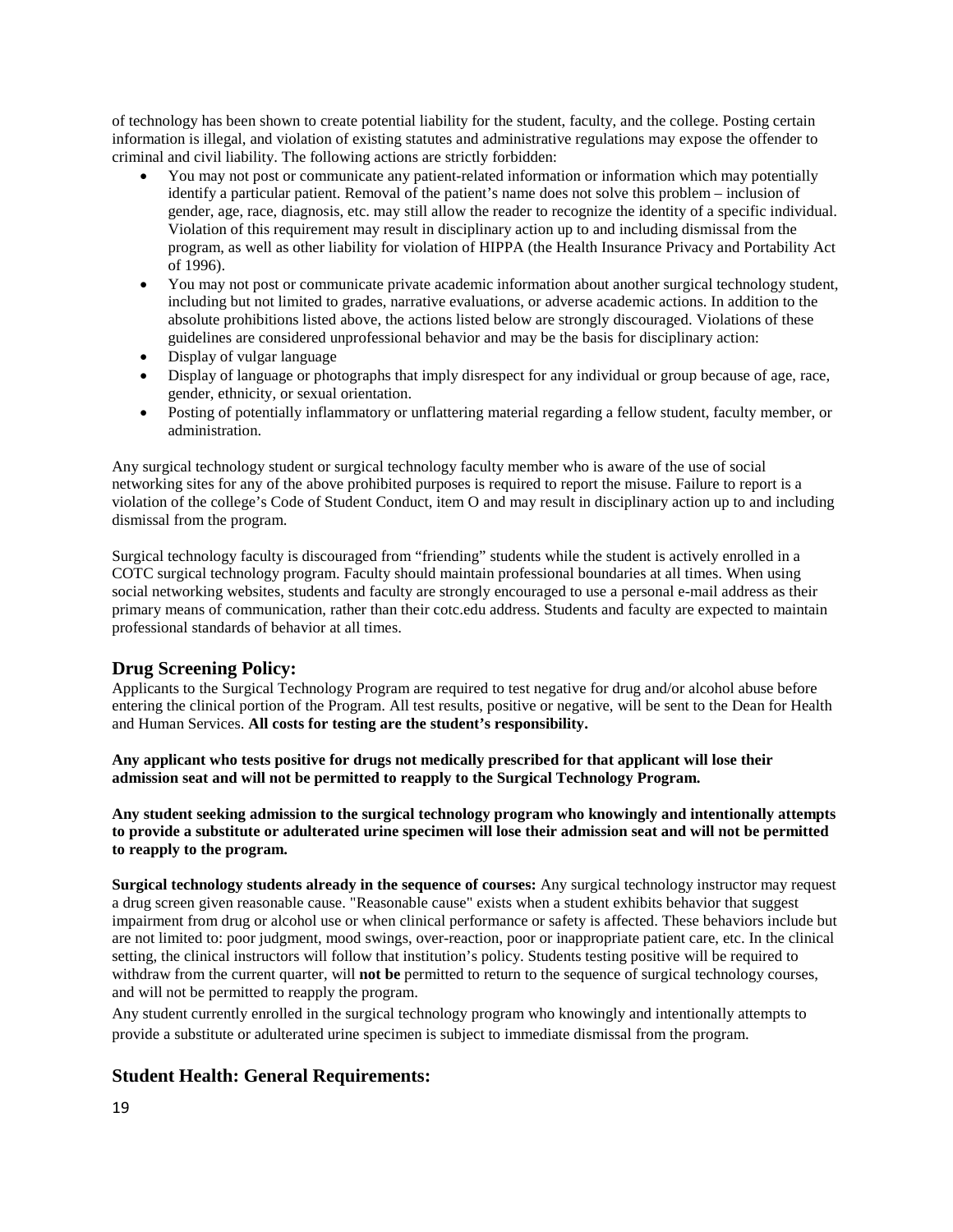COTC/Hocking College is contractually obligated to affiliated healthcare agencies regarding assured healthcare status of students. Each student is responsible for verifying his/her healthcare status as required by the surgical technology program and our affiliated clinical agencies. Each student is responsible for any needed emergency care, medical supervision of chronic conditions, and costs involved. When questions or symptoms exist, the faculty may request that a student obtain written verification of his/her health status from their healthcare provider. If a student has experienced a health alteration which has the potential to negatively impact the student's clinical performance, the faculty may request a medical release from the student's physician verifying they may perform without limitations.

Students admitted into the surgical technology program must comply with immunization and other health requirements before the first day of Spring semester. Students are expected to remain in compliance as long as they are actively enrolled in surgical technology courses.

The student must inform Program Director of any disability, change in health status and/or therapy which may affect ability to safely perform the role of student surgical technologist. The student may be required to provide a written release from their physician, verifying that they may perform without limitations.

- The physical exam and immunization form must be completed by a physician or nurse practitioner designee. A physical exam must be completed within the last 12 months. All documentation must be complete BEFORE the first day of the Spring semester.
- All required immunizations should be current. See Immunization Policy.
- The lab staff will collect and review the documentation for the student health folder.
- Students must keep a set of all personal health information. The Surgical Technology Department retains student health files for one term after graduation. After that date, all health files are destroyed.
- Students who are identified as having possible latex allergy must be medically evaluated about potential risk, and are strongly urged to consider another field since latex is prevalent in the healthcare environment. Students with confirmed latex allergy continue in the program at their own risk. The College assumes no responsibility for exposures and possible resulting student health problems.

Important notice: Students are not permitted to go to their clinical experience until all required health information is provided and all required immunization and other health requirements are complete. Failure to comply will result in an unexcused absence. Unexcused absences cannot be made up and the student must withdraw from the course or will receive a failing grade in the course.

# **Student Health: Immunizations:**

COTC/Hocking College is contractually obligated to comply with the policies of our partner clinical affiliates. Therefore, to protect students, patients, and colleagues, students are required to provide evidence of adequate immunity to the following diseases. This list is subject to change – students will be promptly notified of any changes. **Failure to comply with this policy will result in the student not being able to attend the required clinical or practicum portion of their program.** 

### **TB: this test is required by the State of Ohio (3701-17-07)**

- If the student has **never** received a TB skin test, or it has been longer than 12 months since the last test, a 2 step Mantoux test is required.
- If the student has participated in annual TB testing, the most recent results must be within 12 months of admission – otherwise, a 2-step Mantoux is required.
- The student will comply with annual TB testing during the time they are enrolled in surgical technology courses. The test shall be repeated annually within thirty days of the anniversary date of the last testing.
- Written evidence must be provided. Negative results should be written in mm (e.g. 0mm)
- If there is a history of a positive TB skin test (conversion), a chest x-ray report showing no evidence of active disease is required. This student will also complete a TB screening questionnaire upon admission, and annually during the time they are enrolled in surgical technology courses. The student is to report promptly any symptoms suggesting tuberculosis.

**Tetanus:** 

20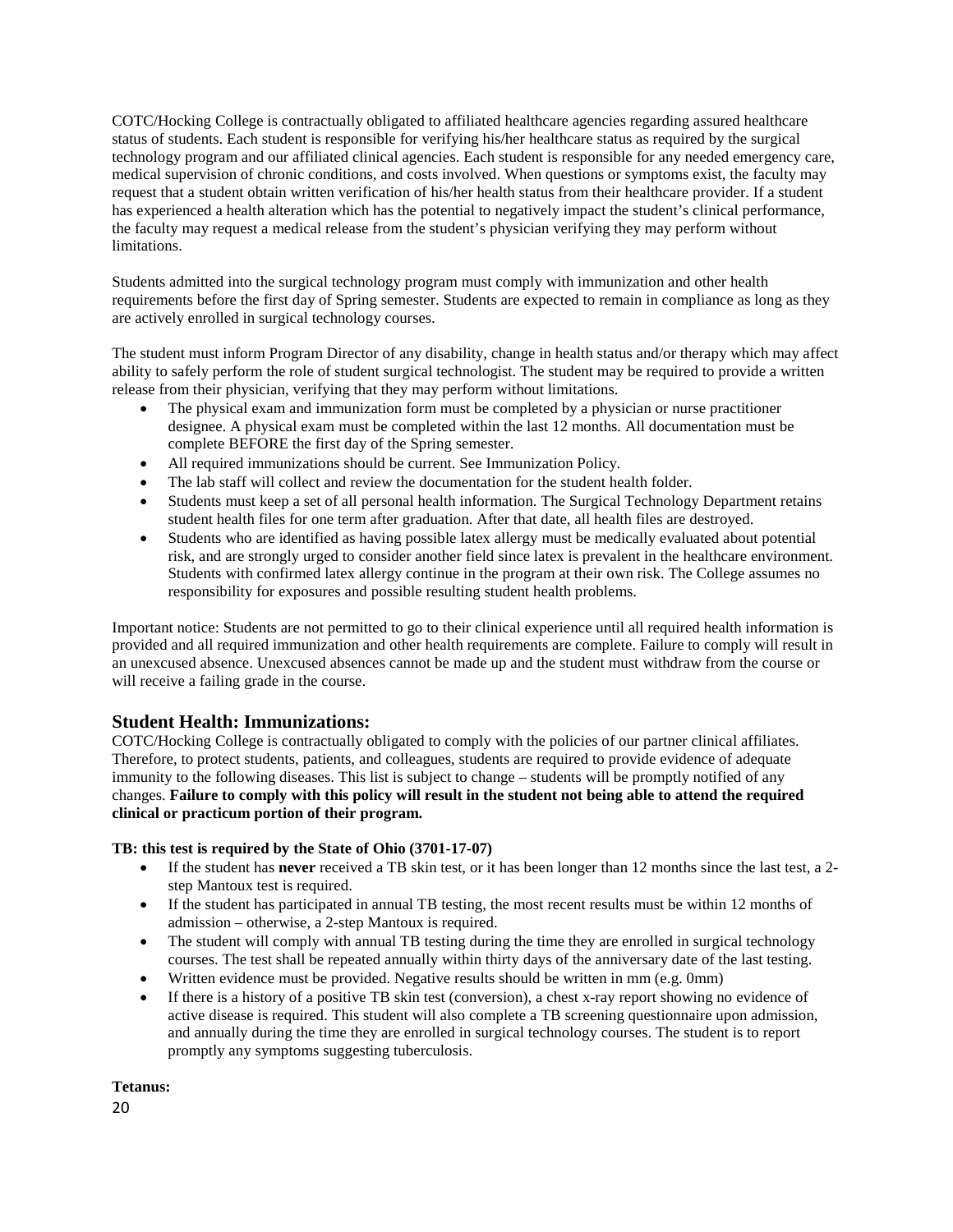- A tetanus/diphtheria (Td) booster is required if 10 years have elapsed since the last booster.
- The *CDC Advisory Committee on Immunization Practices* recommends that all healthcare personnel (HCP), regardless of age, should receive a single dose of Tdap as soon as feasible if they have not previously received Tdap and regardless of the time since last Td dose. Tdap is required for the COTC Surgical Technology Program.

### Reference: **ACIP Provisional Recommendations for Health Care Personnel on use of Tetanus Toxoid, Reduced Diphtheria Toxoid and Acellular Pertussis Vaccine (Tdap) and use of Postexposure Antimicrobial Prophylaxis, posted April 4. 2011**

## **http://www.cdc.gov/vaccines/recs/provisional/downloads/use-of-Tdap-in-hcp.pdf Measles, Mumps and Rubella:**

- Student must provide written evidence of the required two vaccines; OR
- Provide written documentation of titer results (verbal history of disease is not reliable).
- NOTE: students should review *Recommended Adult Immunization Schedule – United States, 2009.*

### **Varicella:**

- Student must provide self-report of history of varicella disease (chickenpox); OR
- If unknown or no history of disease, student must provide results of varicella titer; OR
- Provide written documentation of two (2) varicella vaccines given no less than one month apart.

### **Hepatitis B:**

- Provide written evidence from the healthcare provider indicating the three dates you have received the vaccine series; OR
- Provide evidence the student has started the series and has had at least the first injection in the series by the first day of class; OR
- Provide written documentation of titer results.

### **Flu:**

- Student must provide written evidence of having received the seasonal flu vaccine within the past month October and on of current year, AND
- Student will maintain compliance with annual seasonal flu vaccine requirement during the time they are enrolled in surgical technology courses.
- Student must provide written evidence of having received the H1N1 flu vaccine once it becomes available.
- If you refuse to obtain this vaccine then you are required to wear a mask **AT ALL TIMES** when in the clinical facility

# **Waivers:**

A student may receive a waiver on health grounds if he or she presents a written statement from a licensed physician indicating that immunization against any or all of the diseases for which immunization is required is medically contraindicated, detrimental to, or not in the best interest of the student. Specific reasons should be noted, such as allergy to components of the vaccine. The physician's statement shall document whether the contraindication is permanent or temporary, and if temporary, provide assurance that the student will receive immunization(s) at the first reasonable opportunity. (For example, rubella vaccine should not be given to pregnant women.) If the student fails to complete the immunizations and provide evidence of same, the student will not be permitted to enter or remain in the program.

If the student objects to any immunization due to religious beliefs, he or she must submit a signed written statement stating that they have chosen not to be immunized because he or she is an adherent to a religion the teachings of which are opposed to such immunizations.

Students who are unwilling or unable to comply with the immunization policy of the Surgical Technology Program must understand that some clinical agencies prohibit the presence of unvaccinated students at their facility. While COTC will make reasonable efforts to find appropriate alternate clinical rotations for these students, there is always the risk the student will not be permitted to complete clinical or practicum rotations which are a required part of the surgical technology curriculum.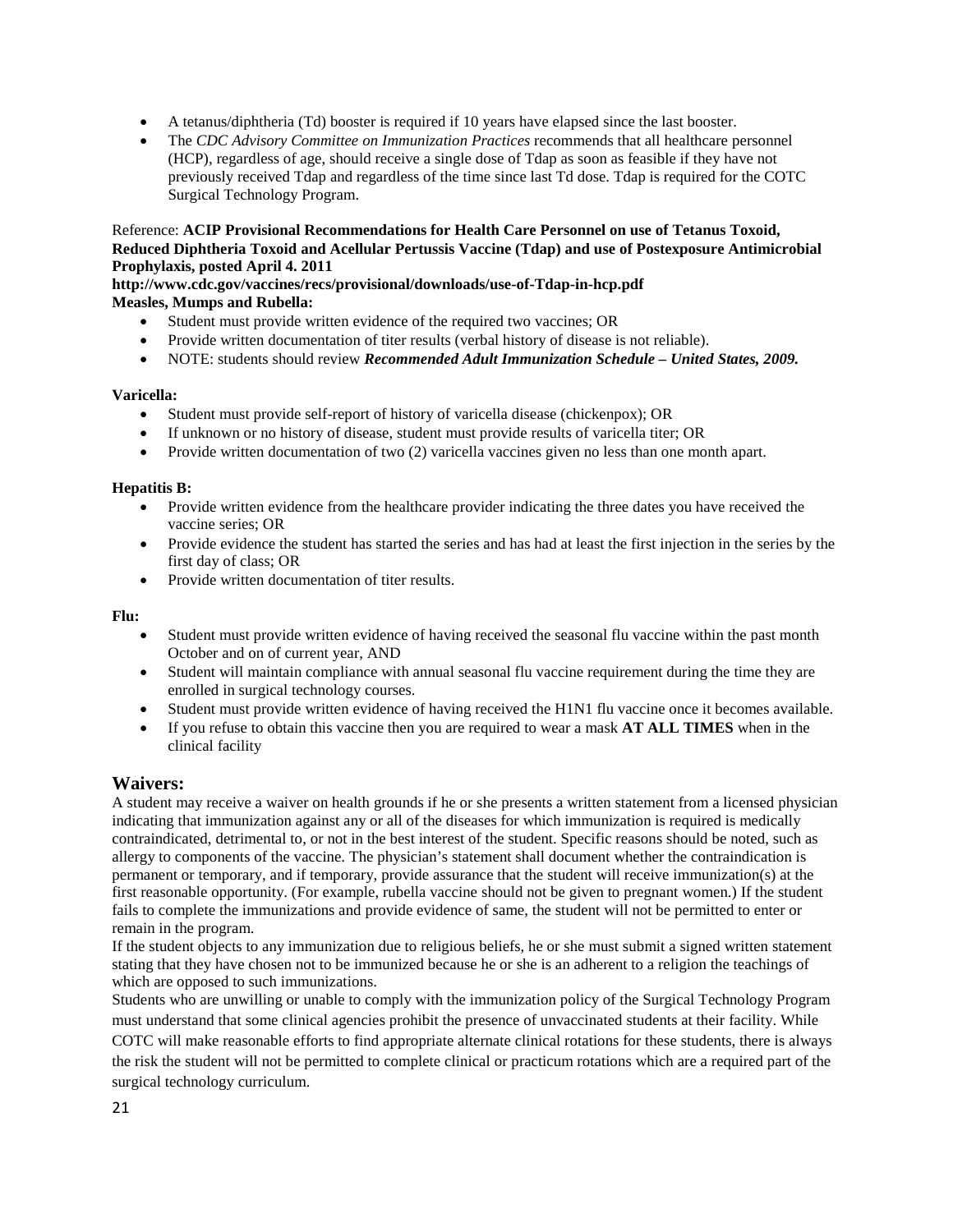# **Student Health: Injury/Illness during Class, Lab, or Clinical:**

- 1. In the event of a medical emergency, needle-stick, or other acute injury, the student should be evaluated immediately by the charge nurse in the OR and the policy per facility is followed. You will be financially responsible for any lab that is required.
- 2. In the classroom or laboratory: If the student appears to be in a medical crisis, call for assistance and call 9-1-1. Notify Security as soon as feasible.
- 3. If at the clinical site: Follow agency policy particularly regarding needle stick or blood/body fluid exposure.
- 4. The student will be solely responsible for any resulting charges.
- 5. In non-emergency situations, the student may verbally tell the instructor that they elect to seek care from their personal physician. Any costs incurred will be the responsibility of the student.
- 6. The student shall cooperate with the supervising faculty member in providing information necessary for the faculty member to make a report of the injury.

# **Student Health: Pregnancy:**

- 1. The college does not wish to unfairly prejudice the interests of students who are or may become pregnant. A student may choose to continue with her program during pregnancy with the understanding that she is expected to satisfactorily meet the same standards of clinical and classroom performance as are all other students enrolled in the program.
- 2. If the student's ability to meet expected performance standards is questioned at any time during pregnancy, the student may be required to submit a statement from her personal physician. Such statement must indicate that the student is able to satisfactorily perform in the clinical or classroom area without undue detriment to herself and/or the unborn fetus or baby.
- 3. Without such medical assurances, the student may be required to discontinue her program until said medical assurances have been received and accepted.
- 4. The above policies do not mitigate the student's responsibility for maintaining her own well being as well as that of responsible behavior with respect to the fetus or unborn child. If at any time the student believes she is medically unable to continue with class/clinical responsibilities, the student should notify the Program Director.
- 5. The student may always access her academic advisor for questions or concerns about this policy.

# **Program Completion:**

Each student must fulfill all courses and terms/conditions as specified in the respective plan of study. This includes achievement of designated outcome competencies if applicable. To qualify for a Certificate in Surgical Technology or an Associate of Applied Science Degree in Surgical Technology, students must achieve a minimum 2.0 grade point average.

All fees must be paid in full, including library fee, in order to graduate.

In accordance with COTC academic policies, a student must petition for graduation prior to the semester in which he/she intends to graduate. Refer to the COTC academic policy "Graduation" for complete details see the policy in your mycotc website for forms. This petition will have to be done twice, once, for the Certificate and again, for the Associate degree. You must pay the fee both times.

If a student has a documented disability defined by the "American Disabilities Act" (ADA), accommodations are authorized only by the National Board of Surgical Technologists and Surgical Assistants. You must work closely with Connie Zang to obtain documentation in order to allow accommodations for the Certifying Surgical Technologist Exam. This will be the student's responsibility.

# **Promotion through the Surgical Technology Program:**

It is important for the student to focus on coursework in order to be successful in the program. Requirements for advancement in the surgical technology programs are as follows:

1. All course prerequisites must be met before admission to a course. Waivers will not be granted.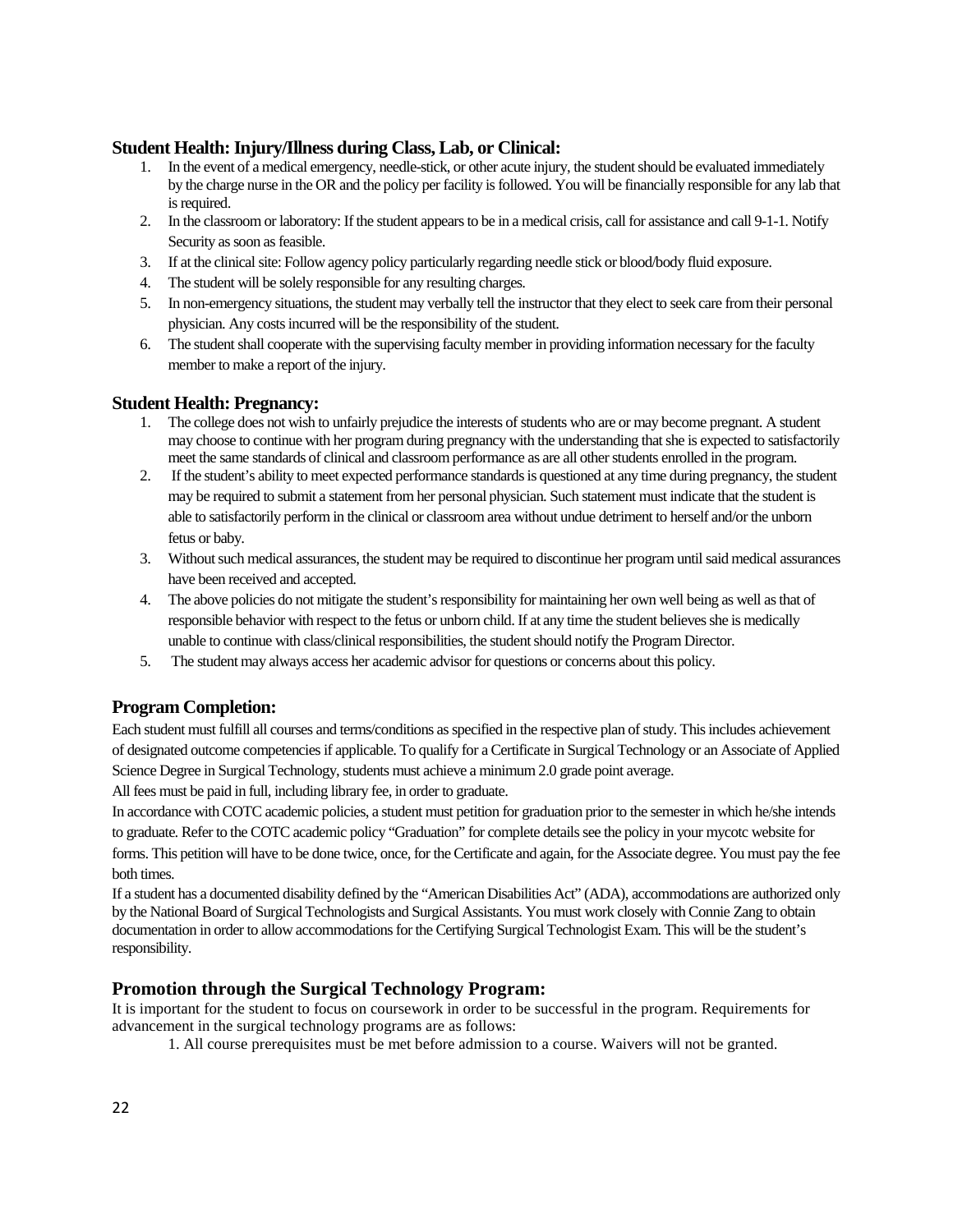2. All surgical technology programs require a grade of "C" (2.0) or better in all surgical technology courses, as well as all support courses (non-technical course) such as sciences., A&P and microbiology. This does not include Math, but you will have to have a passing grade in the MATH 140.

3. Students who do not successfully complete their first semester surgical technology course will need to apply as a new admission if they wish to pursue an associate degree in surgical technology at COTC.

4. Once the student has successfully completed the first semester surgical technology class, progression through the program is dependent upon successful completion of the surgical technology courses as well as pre-requisites and co-requisites. The first time a student is unsuccessful (fails) in any surgical technology course, the student must meet with and make a written request to the Program Administrator to repeat the surgical technology course. The second time a student is unsuccessful (fails) in any surgical technology course, the student becomes ineligible to continue in the surgical technology program and ineligible to reapply.

5. The surgical technology faculty realizes that students often face personal challenges throughout the course of the surgical technology program, sometimes resulting in a need for the student to alter their progress. After successful completion of the first semester surgical technology course, the student is permitted a limited number of withdrawals.

6. A 2.0 grade point average is required for promotion within the surgical technology program. Failure to maintain a 2.0 GPA will result in the student being unable to enroll in surgical technology courses until the GPA is increased to 2.0 or above.

7. A satisfactory grade is required in clinical experience and/or laboratory skill demonstrations. Students must meet the clinical and laboratory requirements in all surgical technology courses.

8. A student must adhere to all college/program policies/procedures and have no outstanding fees or unreturned borrowed equipment in order to be eligible for graduation.

9. It is important for the student to remain aware of their progress through each course. Early recognition of difficulties is important for the student's success. The student should immediately discuss any concerns with the course instructor, and should utilize other campus resources such as the student's advisor or Learning Skills Services as early as possible. Faculty support is also available.

#### **Readmission to the Surgical Technology Program:**

For consideration of readmission into a surgical technology course, a student must submit a written request and meet with the Surgical Technology Program Director. The decision for readmission depends on space availability, changes in the curriculum, and individual qualifications including grade point average and any other factors that may be related to the student's ability to succeed. The following policies/procedures apply:

1. The student will adhere to the college requirements for readmission (see COTC Information, Policies and Procedures Manual).

2. Students who do not successfully complete the first semester surgical technology course must apply as new applicant.

3. The student will submit a written request to the Program Director including desired semester of return, course(s) desired, and any specific supportive information about reason for the break in education, and student plans for ongoing success.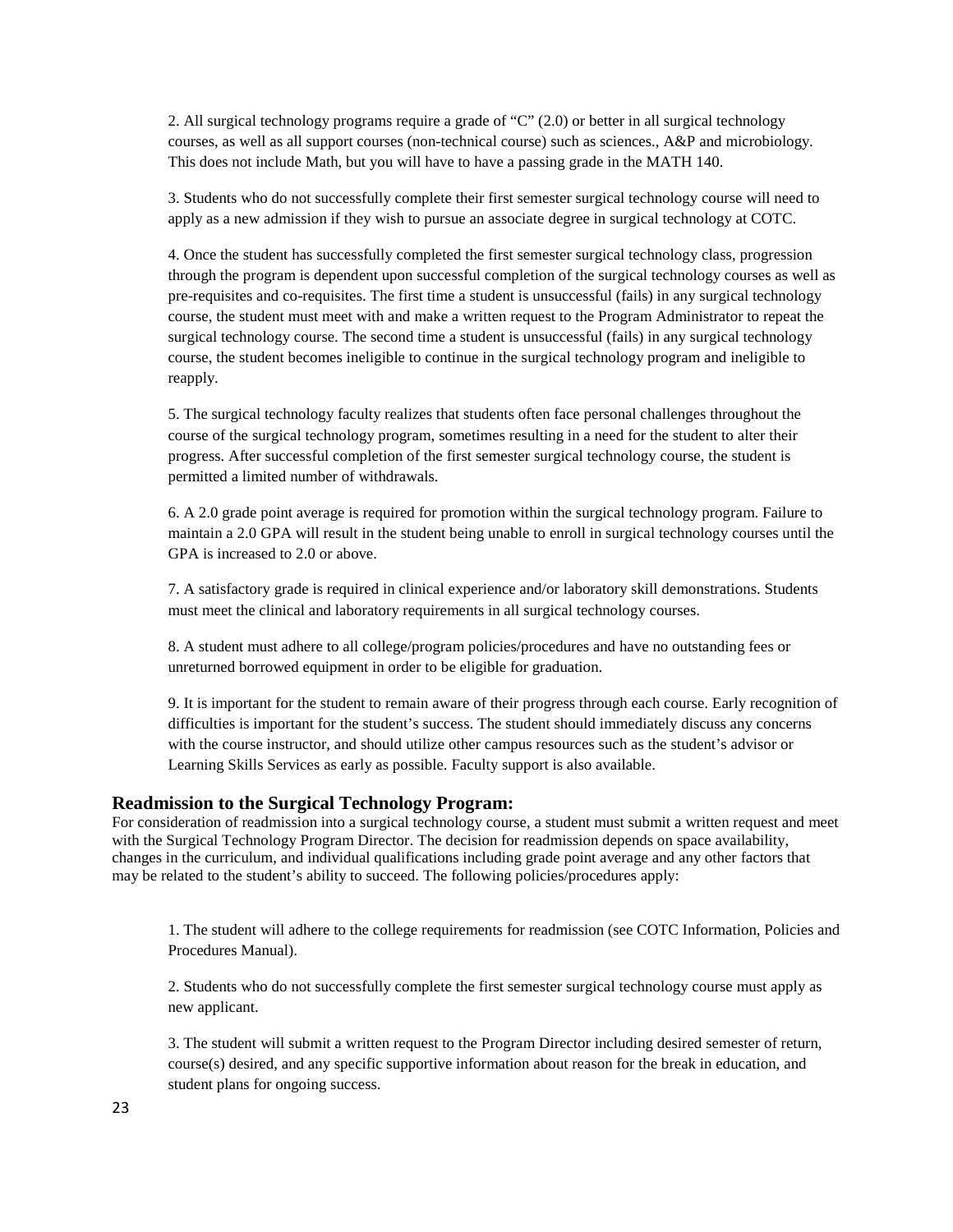4. The student will arrange to meet with the Program Director.

5. A student seeking readmission to surgical technology courses must have a minimum 2.0 cumulative grade point average.

6. If the student is being readmitted to a Clinical course there must be an available clinical site assignment for that student. This will be determined after all current students' assignments are confirmed.

7. Surgical technology students who enroll in a surgical technology course but do not follow the procedure for requesting readmission will be dropped from the class in which they enrolled.

8. If a student withdrew or received a grade of "Unsatisfactory" in a clinical course and wish to return that student will meet as described above with the Program Director and Clinical coordinator. The student will be placed on probation upon return to the clinical setting. A work improvement plan will be agreed upon before reseating the student.

### **Employment Outlook:**

Employment of surgical technologist is expected to *grow faster than the average* for all occupations through the year 2013 as the volume of surgery increases. The number of surgical procedures is expected to rise as the population grows and ages. As the "Baby boom" generation enters retirement age, the over 50 population will account for a larger portion of the general population. Older people require more surgical procedures. Technological advances, such as fiber optics and laser technology, will also permit new surgical procedures to be performed.

Hospitals will continue to be the primary employer of surgical technologists, although much faster growth is expected in offices and clinics of physicians, including ambulatory surgical centers.

Revised 07/08/2014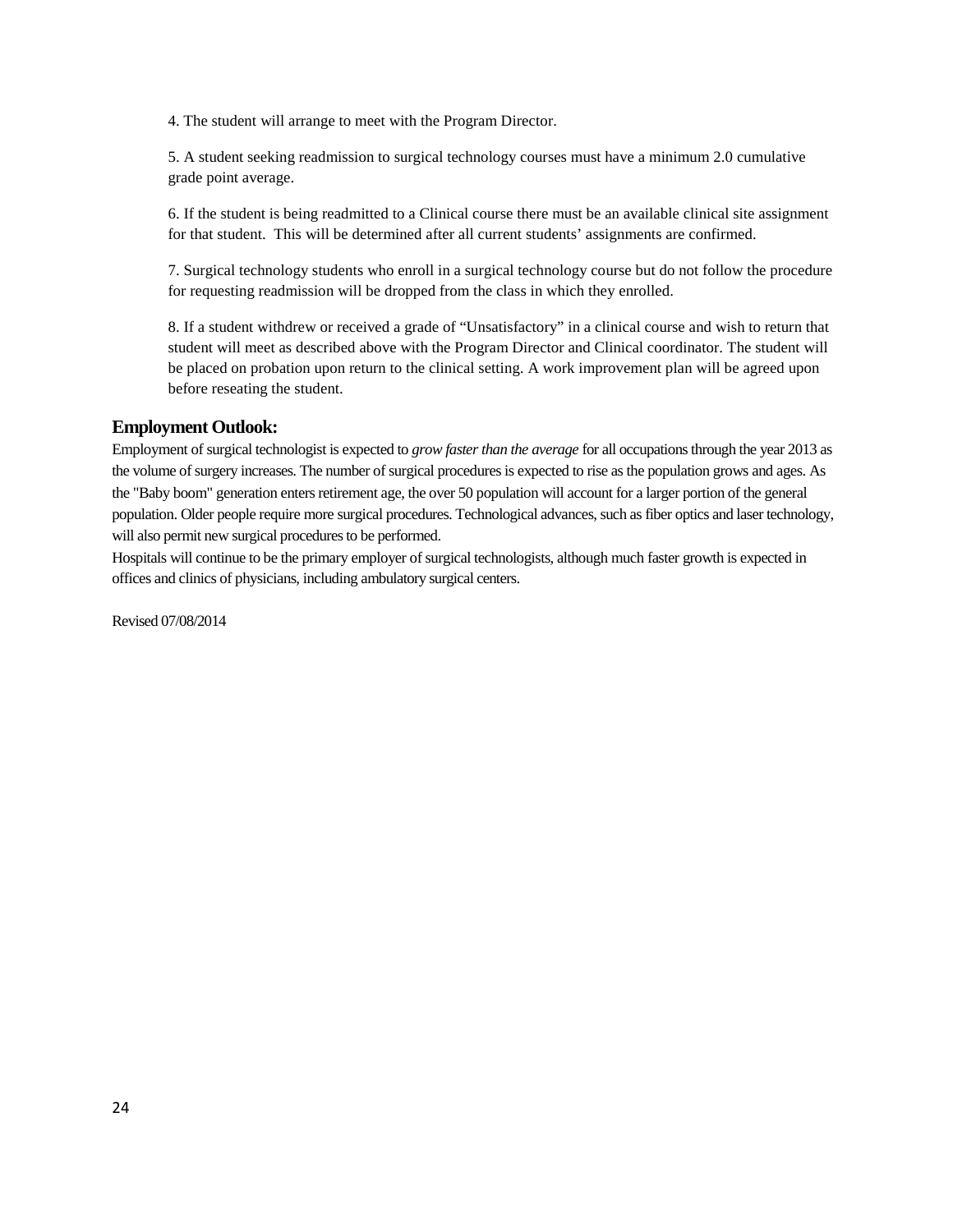# **Additional Resources:**

### **Contact:**

Lora Fink Central Ohio Technical College 1179 University Drive Newark, OH 43055 Tel: 740-755-7735 Office: Hopewell 190 E-mail: [lfink@cotc.edu](mailto:lfink@cotc.edu)

Kim Gates Central Ohio Technical College 1179 University Drive Newark, OH 43055 Tel: 740-364-9638 Office: Hopewell 160 E-mail: [kgates@cotc.edu](mailto:kgates@cotc.edu)

Yvette Johnson Hocking College 3301 Hocking Parkway Nelsonville, Ohio 45764 Tel: 740-753-6430 E-mail[: johnsony@hocking.edu](mailto:johnsony@hocking.edu)

# **For career information contact:**

25 Association of Surgical Technologists 7108-C South Alton Way Englewood, CO 81112 [http://www.ast.org](http://www.ast.org/) **For information on becoming a Certified Surgical Technologist contact: NBSTSA**  6 West Dry Creek Circle, Suite 100 Littleton, Colorado 80120 [http://www.nbstsa.org](http://www.nbstsa.org/) **For accreditation information contact: CAAHEP** 1361Park Street Clearwater, Florida 33756